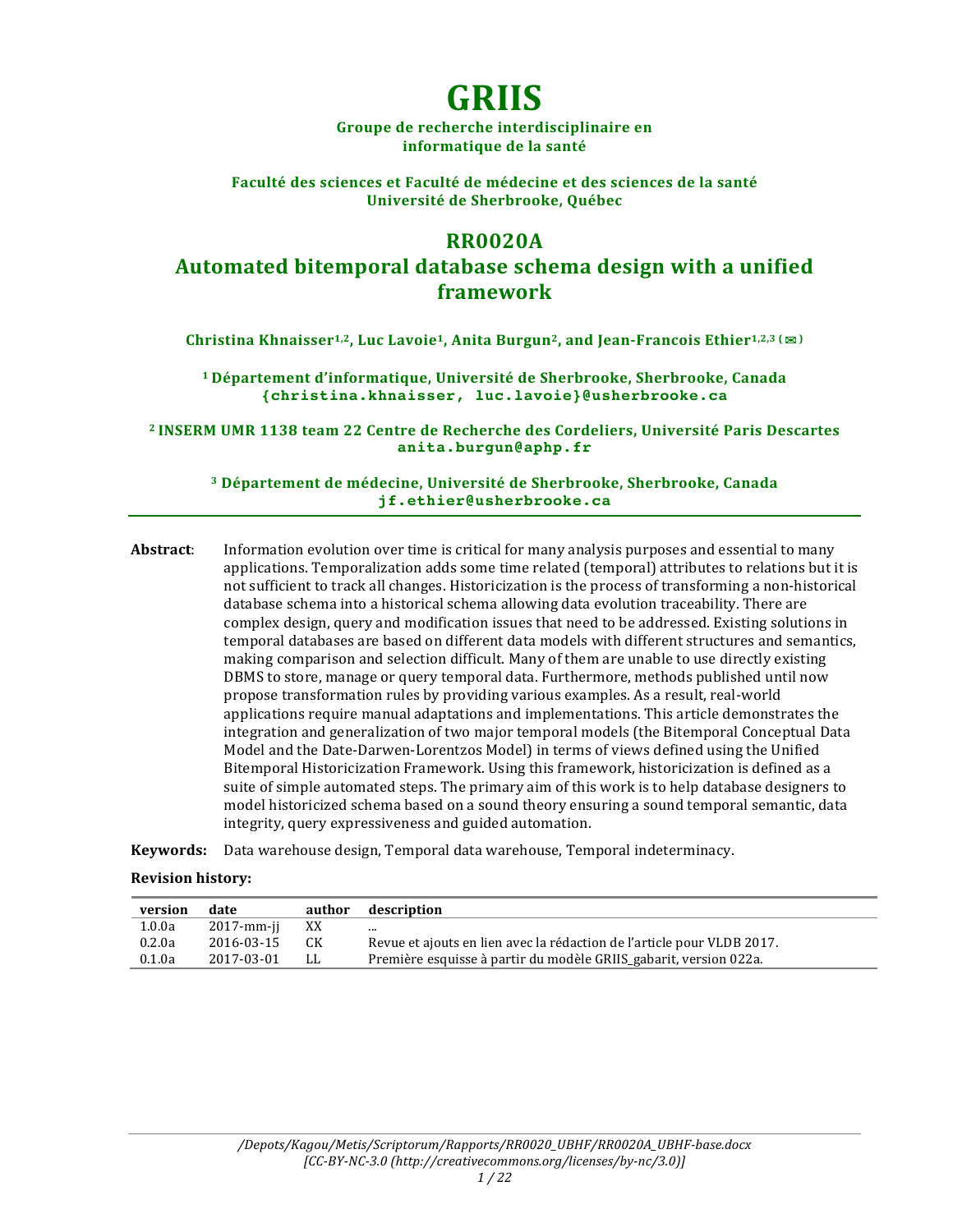#### **Table of contents**

| $\mathbf{1}$            |     |  |
|-------------------------|-----|--|
| 2                       |     |  |
|                         | 2.1 |  |
|                         | 2.2 |  |
|                         | 2.3 |  |
|                         | 2.4 |  |
|                         | 2.5 |  |
|                         | 2.6 |  |
| 3                       |     |  |
|                         | 3.1 |  |
|                         | 3.2 |  |
|                         | 3.3 |  |
| $\overline{\mathbf{4}}$ |     |  |
|                         | 4.1 |  |
|                         | 4.2 |  |
|                         | 4.3 |  |
| 5                       |     |  |
| 6                       |     |  |
|                         | 6.1 |  |
|                         | 6.2 |  |
|                         | 6.3 |  |
| 7                       |     |  |
|                         | 7.1 |  |
|                         | 7.2 |  |
|                         | 7.3 |  |
|                         | 7.4 |  |
| 8                       |     |  |
| 9                       |     |  |
| 10                      |     |  |
|                         |     |  |

## **1 Introduction**

While temporal aspects in databases have been explored for more than thirty years, it remains a major issue which does not  $[16]$  yet have a consensual solution in part because proposed approaches are various in nature and focus on a specific domain which creates significant challenges to extend or reuse them. Consequently, interoperability remains a key issue when temporal data need to be collected from different sources (which may have used different temporal models), a typical problem in data warehouses [15]. The goal of historicization is to produce a schema with a unified temporal semantic and temporal constraint management capable of keeping track of data evolution in a general manner independently from the application domain. The database schema must be based on a sound, comprehensive and formalized temporal model to improve expressiveness and interoperability. Another major challenge appears when designing a historical schema: to guarantee data consistency respective to intrinsic temporal rules and specific business rules. As a result, designing a historical schema is a complex and error-prone process if done manually. In fact, it is essential to have a general model independent of the field of application to reflect the intrinsic nature of the historical data.

Two major temporal models have emerged in the literature and in our practice (clinical data warehousing) [15]. The first one is the Bitemporal conceptual data model (BCDM) a bitemporal model based on SQL. Snodgrass presents design "best practices" to build a bitemporal schema starting from a conceptual model (entity relationship) ending with SQL code  $(1)$ <sup>1</sup>. BCDM was initially defined in [13], a more recent presentation can be found in [21] and an extension to temporal indeterminacy in [3].

 

## *RR0020A : Automated bitemporal database schema design with a unified framework, 020a (2017-03-27) – <<réd>>*

<sup>&</sup>lt;sup>1</sup> TSQL2 [22], a temporal SQL extension, is also a possible target.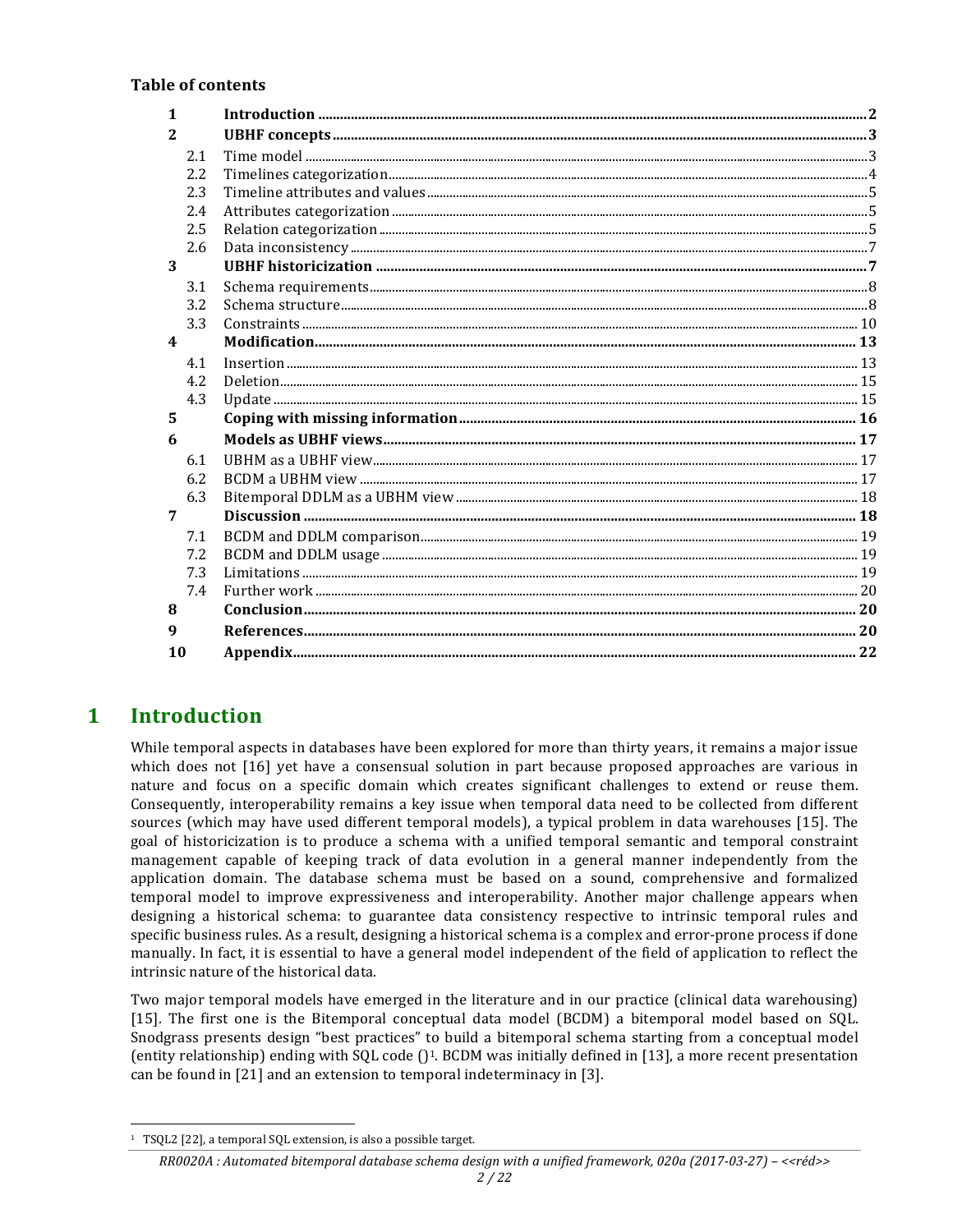The second one is the Date-Darwen-Lorentzos Model (DDLM) which is based on the relational theory. It proposes three sub-models, two unitemporal model and one bitemporal model based on the third manifesto relational model  $[8]$  and Allen's interval logic  $[1]$ . DDLM also includes a simple design technique and an extension for TutorialD (e.g. PACK, UNPACK, and USING relational operators) to facilitate temporal data management and temporal queries. DDLM was initially defined in [17] and a more recent definition can be found in  $[10]$ .

Both models need adaptation and contextualization to manage a specific schema historicization. They are difficult to compare one to another and seems hardly interoperable when sources, built according to them, must be included in the same data warehouse. Also, neither of those two models offers a strong solution to cope with missing information, which is often required. Consequently, a unifying model able to represent correctly, at least, BCDM and DDLM with the provision to cope with missing data would be a very valuable tool.

This article presents a new approach to automate the historicization of a database schema based on fundamental temporal relational concepts, a uniform structure and domain-independent constraints. First a unified bitemporal historicization framework (UBHF) is described and an automatic historicization is defined. BCDM and DDLM are then represented as relational views defined on a UBHF-compliant model (UBHM) and compared.

The article is organized as follows. Section 2 presents definitions of UBHF base concepts. Section 3 defines the historicization built on UBHF concepts, including schema structure, constraints and temporal modification operations. Section 4 presents a DDLM and BCDM as views using UBHM. Section 5 discusses the similarities and differences between BCDM and DDLM. Finally, section 6 concludes with the contribution summary and future work proposals.

## **2 UBHF concepts**

UBHF is a conceptual framework that defines temporal stereotypes based on fundamental relational and temporal concepts [10, 21]. More precisely, the proposed framework is based on the relational theory and normalization (especially fifth and sixth normal form  $-$  5NF and 6NF) as described in [6, 8] and interval temporal logic as described in [1, 2]. Using a close variant of the TutorialD language, this section presents the basic concepts (most of them being defined in [10], as well as the TutorialD language itself) and stereotypes used in UBHF.

## **2.1 Time model**

UBHF uses a discrete time model based on points and intervals derived from the one defined in [1] and used in [10] where more comprehensive definitions may be found.

A point type is any discrete, ordinal, bounded type. The minimum value is denoted alpha  $(\alpha)$  and the maximum value omega (ω). Given a point type  $P = \{p_0, ..., p_{n-1}\}\$ , then  $\alpha = p_0 < ... < p_{n-1} = \omega$  and the following operators are defined for p ∈ P: FIRST(p) = α; LAST(p) = ω; if  $p_i > α$ , PRIOR( $p_i$ ) =  $p_{i-1}$ ; if  $p_i < ω$ , NEXT( $p_i$ ) =  $p_{i+1}$ .

An interval type over a point type P, denoted INTERVAL $[P]$ , is the set of all non-empty sets of contiguous points bounded on both ends. An interval where the begin point is equal to the end point is a singleton (aka unit interval), it is a non-decomposable interval (the empty set is not an interval). Given  $p_b$ ,  $p_e \in P$ ,  $p_b \le p_e$ ,  $i = [p_b: p_e] \subseteq \text{INTERVAL}[P]$ , then  $i = \{p_i \in P \mid p_b \leq p_i \leq p_b\}$  and the following operators are defined: BEGIN(i) =  $p_{\rm b}$ ; END(i) =  $p_{\rm e}$ ; if  $p_{\rm b} > \alpha$ , PRE(i) = PRIOR( $p_{\rm b}$ ); if  $p_{\rm e} < \omega$ , POST(i) = NEXT( $p_{\rm b}$ ); CARD(i) is the cardinality of the set i.

Note also that different period notation (closed-closed, open-closed, closed-open, open-open) can be found in the literature. Without loss of generality, UBHF uses the closed-closed notation since the other notations :

$$
[b:e] = [b-1:e] = [b:e+1] = (b-1:e+1)
$$

are equivalent except when the bounds  $(\alpha$  and  $\omega)$  are involved. In these cases, only the closed-closed notation covers all the values in INTERVAL[P] in a well-defined manner.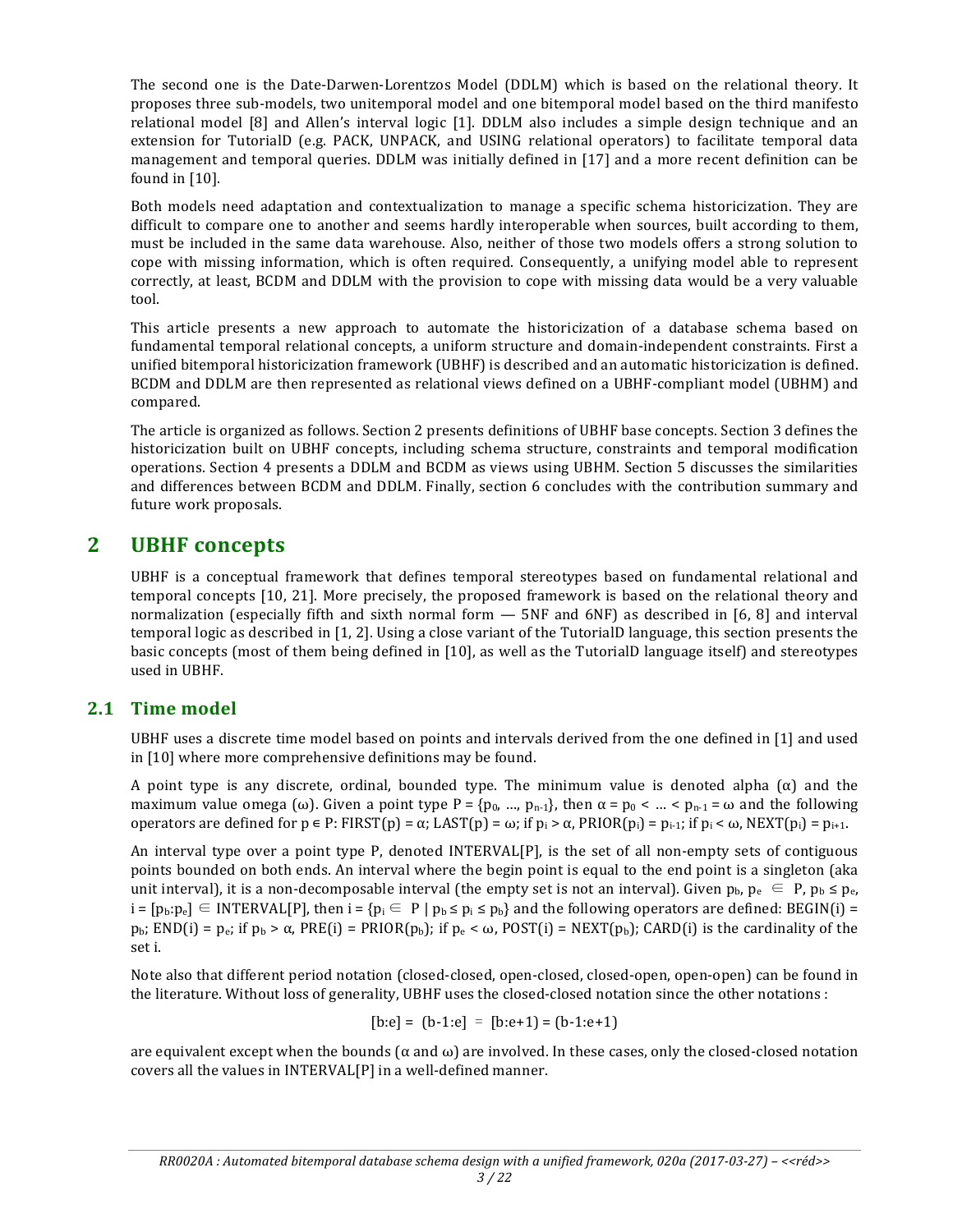#### *2.1.1 Other operators*

For comparison purposes, 13 Allen's interval operators [1] are used to compute relationships between two intervals. Furthermore, generalized definitions of the set operators and of the standard comparison operators can be applied to intervals to manage data inconsistency. Extension to the relational operators are also defined to address relations with interval type attributes. Here, we especially consider PACK, UNPACK and USING. Informally, the PACK operator collapses value-equivalent<sup>2</sup> tuples (of a relation) having periods that merge (overlap or meet), the UNPACK operator expands a tuple (of a relation) into multiple tuples where each has a singleton interval value and USING is a shorthand of a combination of UNPACK and PACK.

#### *2.1.2 Time representation*

A "time point type", say TIMEPOINT, is a point type associated with two more properties: the granularity denoted gamma  $(y)$  and the origin denoted phi  $(\varphi)$ . The granularity represents the constant duration between two consecutive points. The origin represents the time point value associated to  $\alpha$  in a convenient agreed time reference (such as a calendar). Let DATETIME be a totally ordered set of Calendar time reference values, let  $date(p)$  be a function from TIMEPOINT to DATETIME such that:

 $\circ$  date(α) =  $\phi$ 

- à pi < pj ⇒ date(pi) ≤ date(pj)
- $\Diamond$  d<sub>k</sub> < d<sub>e</sub>  $\Rightarrow$  date<sup>-1</sup>(d<sub>k</sub>) ≤ date<sup>-1</sup>(d<sub>e</sub>)

An interval defined over a time point type is a "time interval", e.g.: INTERVAL[TIMEPOINT]. A time unit interval is called a moment [2]. Figure 1 below illustrates informally the concepts of the time model. Let i be a time interval:

 $\circ$  duration(i) = CARD(i) \* γ

The figure below illustrates these definitions.



#### Figure 1. UBHF time model.

**Example:** TIMEPOINT  $\subset \mathbb{N}$  with  $\alpha = 1 \le p \le \omega = 99$ ;  $\gamma = 84\,600$  s and  $\varphi = 1970-01-01$  T00:00:00Z. Given  $p = 3$ ,  $FIRST(p) = 1$ ,  $LAST(p) = 99$ ,  $PRIOR(p) = 2$  and  $NEXT(p) = 4$ ; with  $PRIOR(1)$  and  $NEXT(99)$  being undefined.

**Example:** PERIOD = INTERVAL[TIMEPOINT]. Given an interval value  $i = [3:6] = \{3, 4, 5, 6\}$ , BEGIN(i) = 3,  $END(i) = 6, PRE(i) = 2, POST(i) = 7$  and  $CARD(i) = 4$ .

TIMPEPOINT and PERIOD will be used as a representative time point type and time interval type in the following.

### **2.2 Timelines categorization**

 

There are several timelines (aka time dimensions and time axis) defined in the database literature: valid time, transaction time, decision time, event time, etc. [7]. One of our goal is to integrate BCDM et DDLM in a single framework, UBHF. Consequently, valid and transaction times are needed (although various labels are used for

#### *RR0020A : Automated bitemporal database schema design with a unified framework, 020a (2017-03-27) – <<réd>>*

<sup>&</sup>lt;sup>2</sup> Two tuples are value-equivalent when all their non-key attributes have the same value.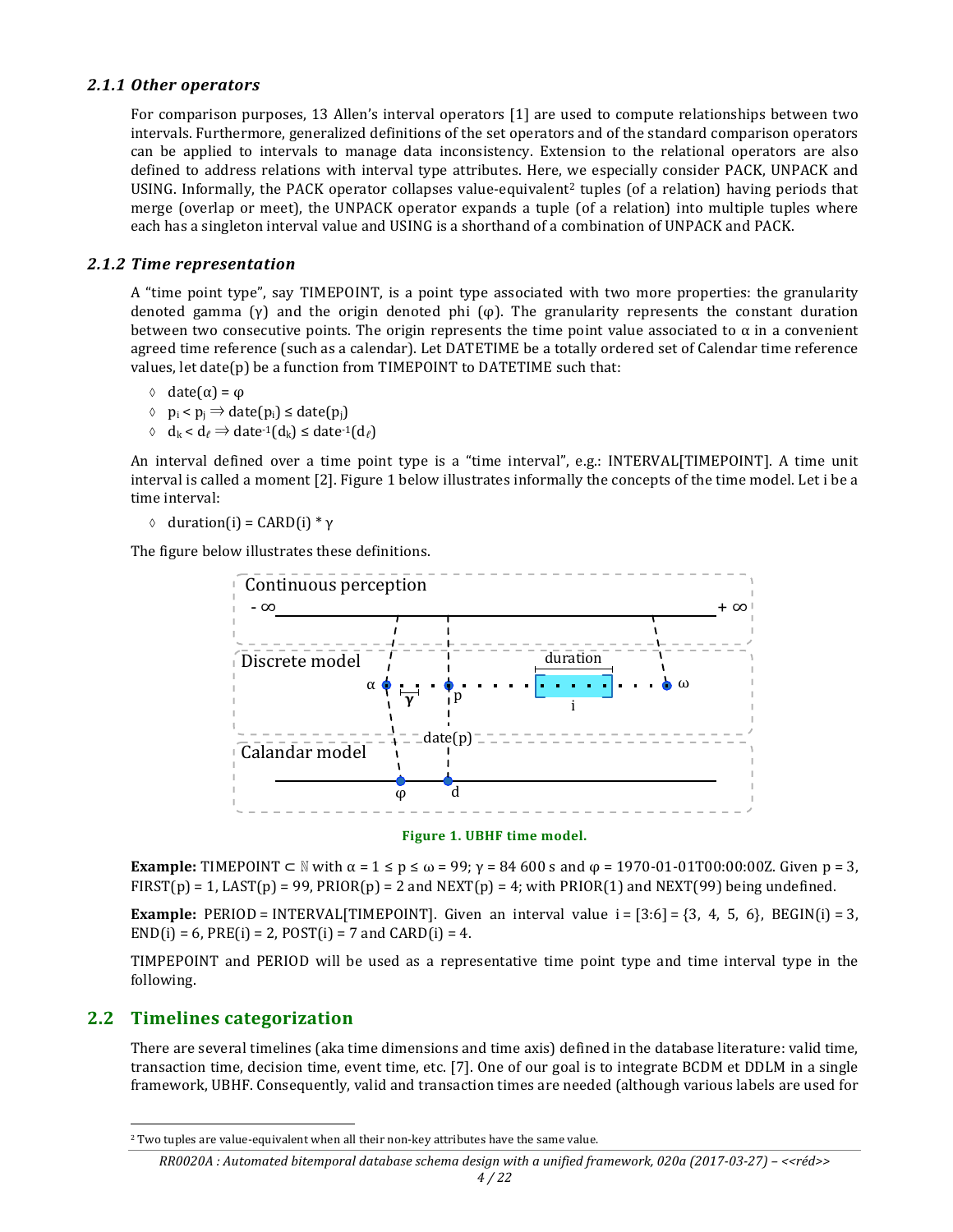valid (e.g.: validation, user, stated) and transaction (e.g.: system, logged). The other timelines are considered as domain specific timelines and do not have a special treatment in the framework. As in the consensus glossary of temporal database [12], the retained timelines are defined as follows:

- $\Diamond$  Transaction time (@T): "The transaction time of a fact is the time when the fact is current in the database and may be retrieved." It cannot be modified by the user. It is used to provide tuple correction traceability.
- $\Diamond$  Valid time (@V): "The valid time of a fact is the time when the fact is true in the modelled reality." It can be modified by the user or the system. It is used to provide fact traceability in the real world.

## **2.3 Timeline attributes and values**

In a relation, a timeline is represented by an attribute (called timeline attribute). A timeline attribute can have different types and values defined as follow:

- $\Diamond$  *be*: A period timeline attribute where the beginning and the end point values are known. The associated "proposition is true from  $b$  to  $e$ ". In other words, for each point included in the period the proposition is true.
- $\Diamond$  *bx*: A point timeline attribute with unknown end value where the beginning point is known and the end is unknown. The associated "proposition is true from b until  $(now, ufn, or ω)$ ".

Depending on the timeline represented, the table below defines the notation used.

|      | Notation Definition     | <b>Timeline</b> |  |
|------|-------------------------|-----------------|--|
| @Vbe | Valid time period       | Valid           |  |
| @Vbx | Valid time point        |                 |  |
| @Tbe | Transaction time period | Transaction     |  |
| @Tbx | Transaction time point  |                 |  |

**Table 1. Timeline attributes notation.**

### **2.4 Attributes categorization**

In a non-historical schema, we conventionally distinguish between key and non-key attributes. A nonhistoricized relation  $R$  is denoted  $R(K, A)$  where:

- $\delta$  K = {k<sub>1</sub>,...,k<sub>|K|</sub>} is the set of key attributes (|K|  $\geq$  1). Without loss of generality, we consider that each relation contains only one key - although this key may have more than one attribute.
- $\Diamond$  A = {a<sub>1</sub>,...,a<sub>|A|</sub>} is the set of non-key attributes (|A| ≥ 0).

A historicized relation R is denoted R'(K, B, C, D<sub>V,</sub> D<sub>T</sub>) with A = B ∪ C where:

- $\delta$  B = {b<sub>1</sub>,...,b<sub>|B</sub>} is the set of non-key attributes (|B| ≥ 0) associated with a valid timeline attribute (called historicized attributes); B is a subset of A.
- $\Diamond$  C = {c<sub>1</sub>,...,c<sub>lCl</sub>} is the set of non-key attributes (|C|  $\ge$  0) **not** associated with a valid timeline attribute(called non-historicized attributes); C is a subset of A.
- $\Diamond$  D<sub>V</sub> = {@V, b<sub>1</sub>@V,..., b<sub>IBI</sub>@V} is the set of valid timeline attributes, with the following notations @V is associated with K, and  $b_i@V$  is associated to  $b_i \in B$ .
- $\delta$  D<sub>T</sub> = {@T, b<sub>1</sub>@T,..., b<sub>1A</sub>|@T} is the set of transaction timeline attribute where @T is associated with K, and  $b_i@T$  is associated with  $b_i \in B$ .

**Remark**. Regarding R', K and "key" do not refer to the same set of attributes. K is the key set of R and "key" refers to the key set of R' (that contains K and their associated timeline attributes, if applicable).

## **2.5 Relation categorization**

Like attributes, relations in a temporal schema are categorized depending on the timelines contained in  $D_V$ and  $D_T$ . Four categories are distinguished.

 $\lozenge$  **Non-historicized relation (!N):** a relation R is non-historicized, denoted R!N, if it contains only nonhistoricized attributes. Formally, R is defined as  $R@N(K, \{}, \{), \{, \}, \{\}\}\$  with  $|B| = 0$ ,  $|C| \ge 0$ ,  $|D_V| = 0$  and  $|D_T| = 0.$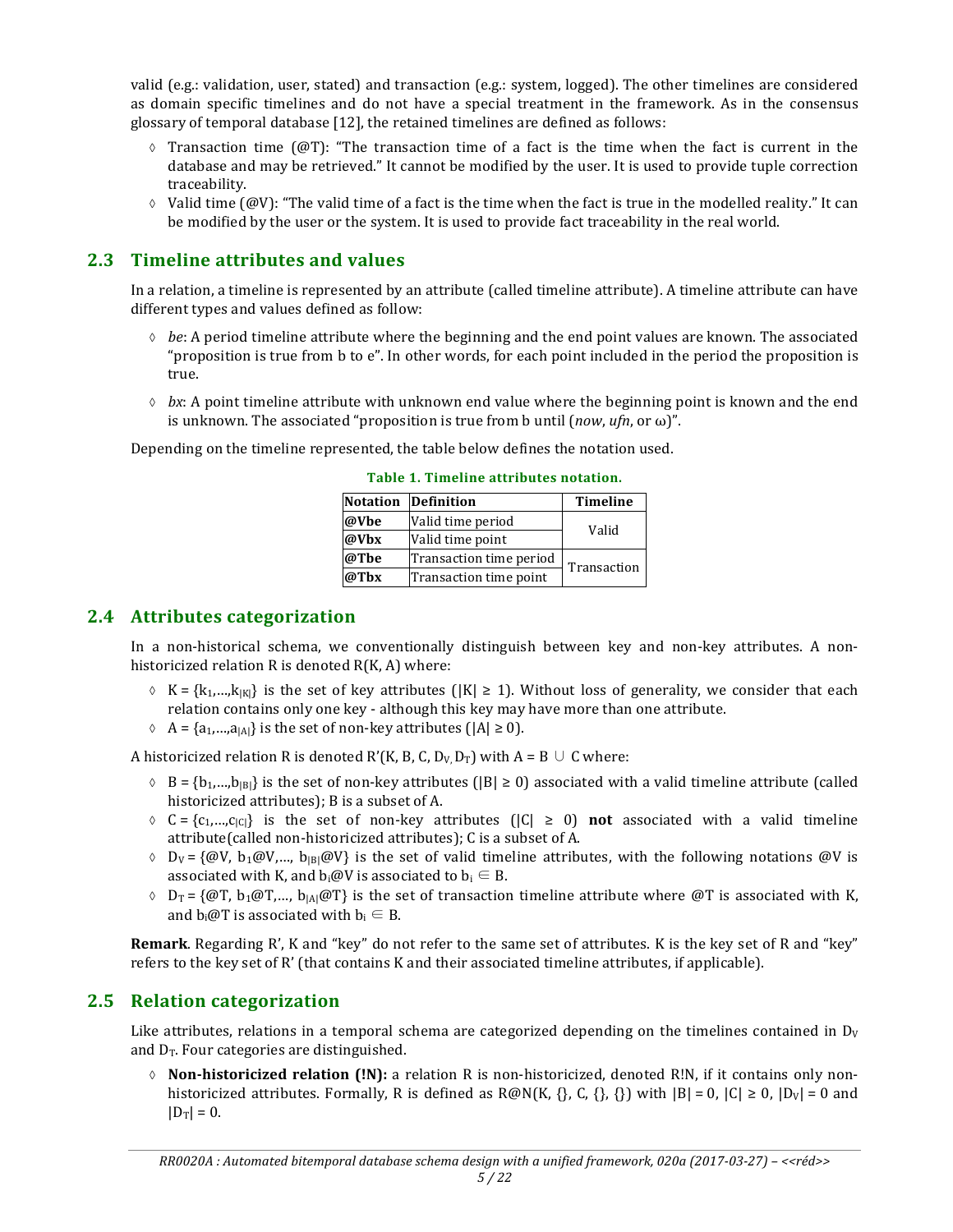- $\Diamond$  **Valid-time relation (!V):** a relation R is a valid-time relation (and denoted R!V), if it contains at least one valid timeline attribute and no transaction timeline attribute. Formally, R is defined as  $R@V(K, B, C, T)$  $D_V$ ,  $\{\}\$ ) with  $|B| \ge 0$ ,  $|C| \ge 0$ ,  $|D_v| = |B| + 1$  and  $|D_T| = 0$ . One valid timeline attribute denoted @V is associated to the set K and each  $b_i$  in B is associated to valid timeline attribute denoted  $b_i$ @V.
- $\Diamond$  **Transaction-time relation (!T):** a relation R is a transaction-time relation, denoted R!T, if it contains at least one transaction timeline attribute and no valid timeline attribute. Formally, R is defined as R@T(K,  $\{\}, C, \{\}, D_T\}$  with  $|B| = 0$ ,  $|C| \ge 0$ ,  $|D_V| = 0$  and  $|D_T| \ge 1$ . One transaction timeline attribute denoted  $\emptyset T$  is associated to the set K, each  $b_i$  in B is associated to the transaction timeline attribute denoted  $b_i@T$ , and each  $c_i$  in C is associated to the transaction timeline attribute denoted  $c_i@T$ .
- $\Diamond$  **Bitemporal relation (!VT):** a relation R is a bitemporal relation, denoted R!VT, if it contains valid timeline and transaction timeline attributes. Formally, R is defined as  $R@VT(K, B, C, D_V, D_T)$  with  $|B| \ge 0$  $|C| \ge 0$ ,  $|D_V| = |B| + 1$  and  $|D_T| \ge 1$ .

**Example**. Consider the "non-historicized" predicate: *The patient identified by* "pNo" is born on "birth" and has *a* health status "hS". With PN, DATE and HS being the corresponding attribute types, the standard notation of the relation (variable) PatientHS is:

```
PatientHS(pNo:PN, birth:DATE, hS:HS)
```
The non-historicized relation is denoted as follows (types are omitted for simplicity):

PatientHS({pNo}, {hS, birth})

and the same historicized relation is denoted as follows:

```
PatientHS!N({pNo}, {}, {hS, birth}, {}, {})
```
A relation value is assigned to the variable PatientHS as follows (for simplicity health status is considered as an code represented as an integer):

```
PatientHS := RELATION 
{
TUPLE {pNo PN(N01), birth "1980-08-08", hS HS(20)}
TUPLE {pNo PN(N02), birth "1960-06-06", hS HS(10)}
};
```
Assume now that we want to keep track of the validity evolution of the patient identifier and this health status only<sup>3</sup>. Valid timeline attribute  $\omega$ V and hS $\omega$  are added and associated respectively with pNo and hS. The predicate becomes: *The patient identified by* "*pNo" during* "@V" is born on "birth" and has a health status "hS" **during "hS@V".** The relation denotation becomes:

PatientHS!V({pNo}, {hS}, {birth}, {@V, hS@V}, {})

We may then be interested to keep track of the modifications as they were registered by the database server. We do so by adding a transaction timeline attribute associated with the whole tuple. The predicate becomes: *The fact that the patient identified by "pNo"* is born on "birth" and has a health status "hS" is represented in *the database during "@T"*. The relation denotation becomes:

PatientHS!T({pNo}, {}, {hS, birth}, {}, {@T})

Now, we may be interested in the combination of the last two definitions. The predicate becomes: The fact *that* the patient identified by "pNo" **during** "@V" is born on "birth" and has a health status "hS" **during "hS@V"** *is representd in the database during* "@T". The relation denotation becomes:

PatientHS!VT({pNo},{hS},{birth},{@V, hS@V},{@T})

 

Note that the "birth" attribute could have been historicized, but we decided not to keep track of its evolution so a C set member can be shown.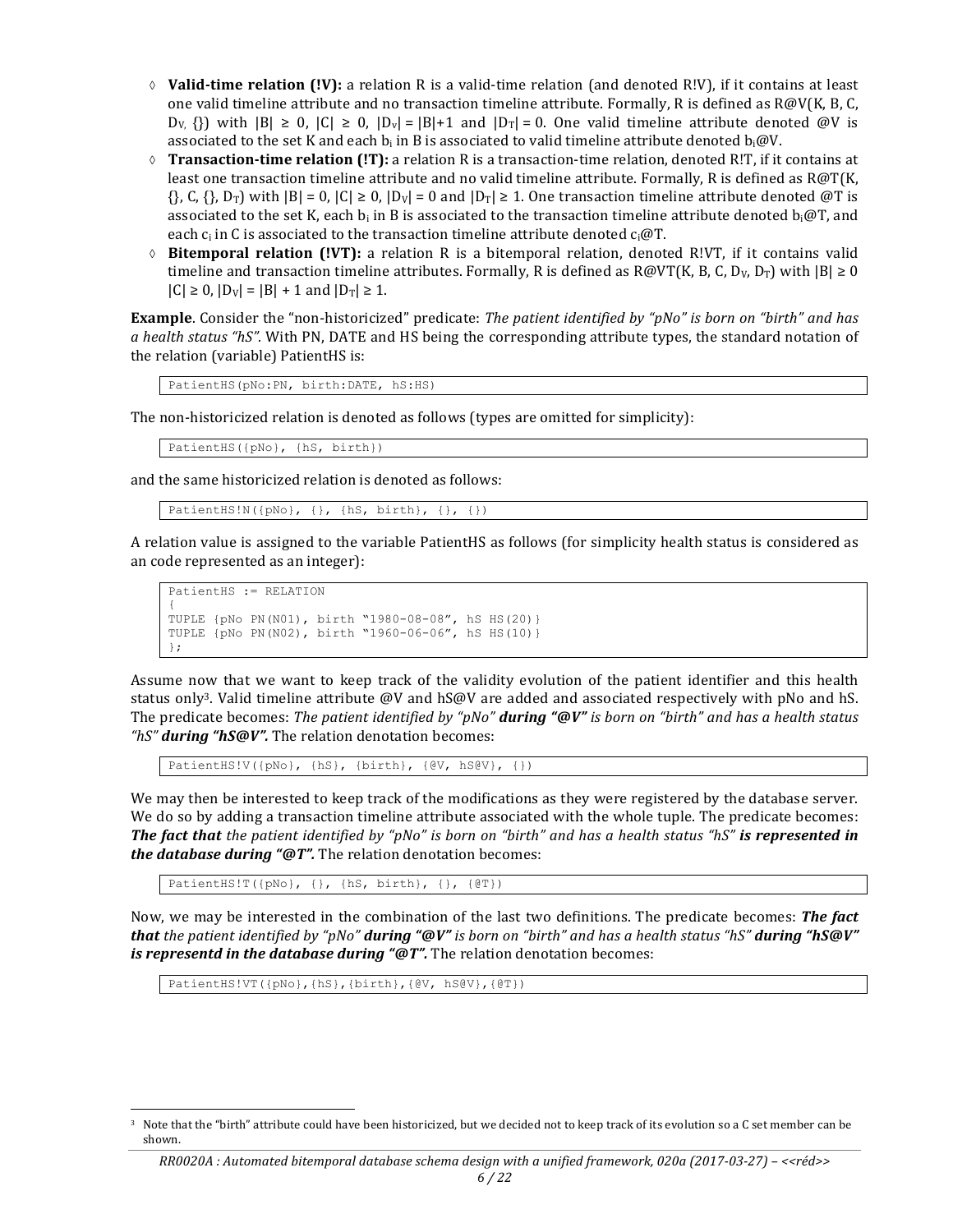|             |                    |                    | <b>PatientHS!VT</b> |
|-------------|--------------------|--------------------|---------------------|
|             | <b>PatientHS!V</b> | <b>PatientHS!T</b> | pNo                 |
| PatientHS!N | pNo<br>@V          | pNo                | @V<br>hS            |
| pNo         | hS                 | hS                 | hS@V                |
| hS<br>birth | hS@V<br>birth      | birth<br>@T        | birth<br>@T         |

Non-temporal relation Valid-time relation Transaction-time relation Bitemporal relation

#### Figure 2. Illustration of the temporal relations

## **2.6** Data inconsistency

Data inconsistency is mainly related to the following problems: missing information, volatility and integrity (which includes redundancy, contradiction, circumlocution and non-denseness) [10]. Data inconsistency makes temporal updates, and querying tedious and error-prone. More precisely, data inconsistency forces the application developer to build *ad hoc* functions that are difficult to maintain and can easily be misinterpreted by others causing un-intended effects and unsatisfying (even inaccurate) results.

### *2.6.1 Temporal volatility*

Dealing with temporal volatility (also called "moving point", "now", or "now-relative data" problem) is very important in a temporal model. Different solutions have been proposed in the literature: DDLM avoid maintaining a *now* special value using design techniques [10]; BCDM uses special values *forever* and *until changed* for valid timeline and transaction timeline respectively [21]; others use NULL, FIRST(), LAST(), etc. An interesting survey of different solutions can be found in [4]. In UBHF, the DDLM foundation is used to avoid data inconsistencies and ambiguities that can be so easily be introduced.

#### *2.6.2 Temporal integrity*

Keeping history changes may introduce redundancy, contradiction, circumlocution and non-denseness when attributes in the same relation are modified independently. Here's an informal definition of these problems:

- $\Diamond$  Redundancy occurs when two value-equivalent tuples overlap in time.
- $\Diamond$  Contradiction occurs when two tuples having identical key values but different non-key attributes value overlap in time.
- $\diamond$  Circumlocution occurs when two value-equivalent tuples meets in time (one follows immediately the other).
- $\Diamond$  Denseness guarantees that when an attribute value is known for a key value at some time point, the value of all other attributes dependent of the same key is known as well at the same time point.

DDLM studied these problems in detail [10] (chap. 5 and 13) and proposed constraints to avoid them. See section 3.3 for the constraint definitions.

#### *2.6.3 Missing information*

Missing information is unavoidable in many context. Many approaches has been proposed in the literature using 3-valued logic (SQL NULL approach), 4-valued logic [5], fuzzy logic [19], relational design with vertical and horizontal decomposition  $[9, 11]$ , default values, etc. The presentation and the defence of the various positions to address the missing information problem is out of the scope of this paper, but a neutral basis will be suggested in section 3.5.

## **3 UBHF historicization**

Given clear requirements, handling data inconsistency in a historical schema can be achieved by defining a suitable historical structure and appropriate constraints.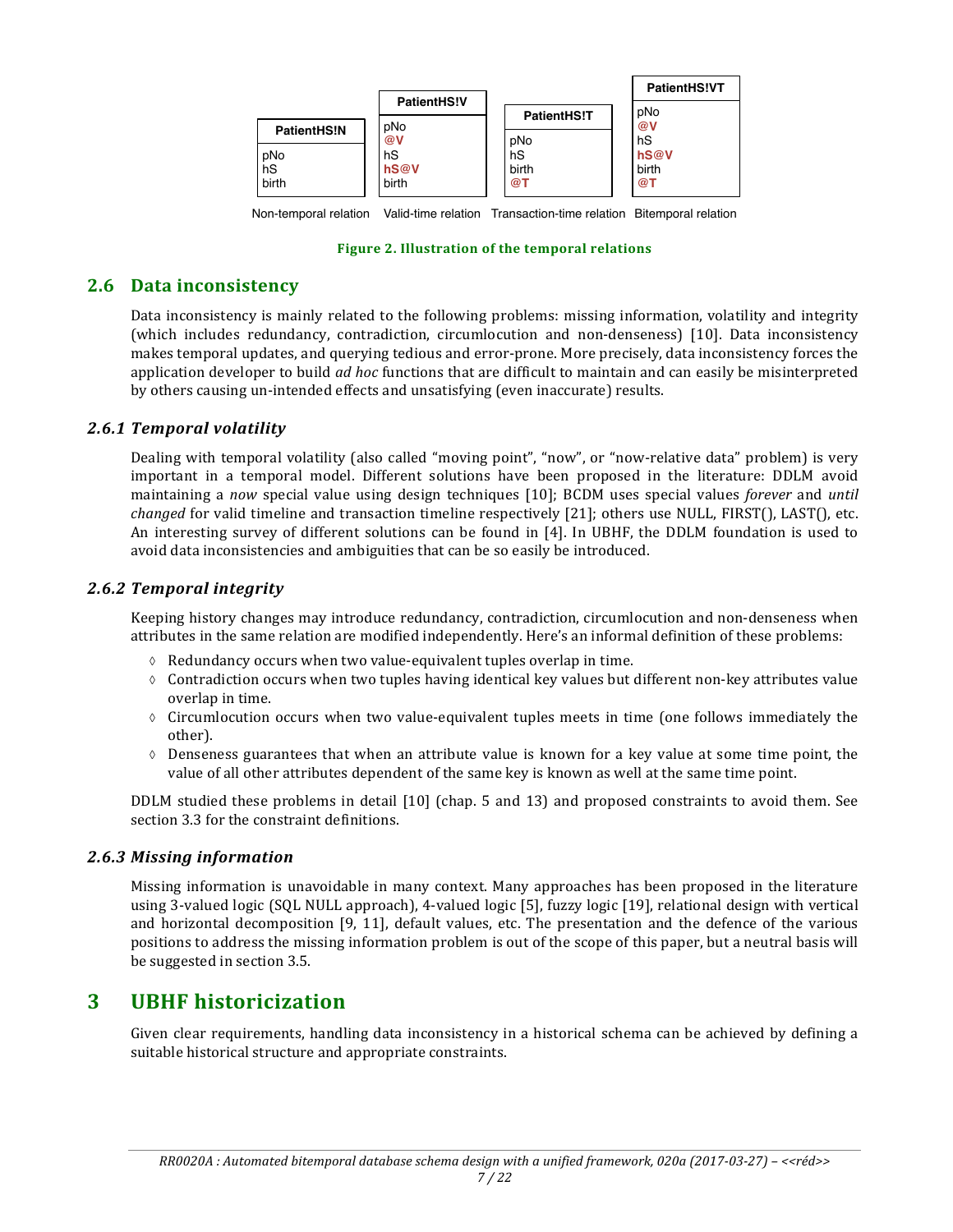## **3.1 Schema requirements**

The initial (non-historicized) schema must respect some requirements to allow the automatic historicization and to ensure data consistency of the final (historicized) schema. The initial schema must be a relational schema with respect to the relational theory and must satisfy the requirements below:

- $\Diamond$  The schema is in5NF, ensuring that unnecessary duplicates are already eliminated.
- $\Diamond$  Each relation contains only one (candidate) key. However, this key may have more than one attribute.
- $\Diamond$  If valid timeline information is not available for some attributes, they must be identified (in the C set).

The final historical schema (the output of the historicization) must satisfy the requirements below:

- $\Diamond$  The schema is in 6NF, ensuring historical independence of each attribute and query performance [20].
- $\Diamond$  The set of constraints is complete regarding data consistency (as defined in 2.6).
- $\Diamond$  All relations are historicized either by valid and transaction timeline (for the K and the B sets) or by transaction timeline only (for the C set).

The process itself must do this transformation while keeping the traceability of the required steps and the initial schema conceptual view.

#### **3.2 Schema structure**

The historicization of a schema structure is obtained by iterative normalization of each of its relation according to its category. The objective is to address first the temporal volatility at the structure level by normalizing relations into 6NF ensuring that the relation represents one and only one predicate. Then, the remaining temporal volatility and temporal integrity are addressed by adding proper constraints.

#### *3.2.1 Relational decomposition*

 

The normalization process uses lossless relational decomposition. Relational decomposition is the process of decomposing a relation into smaller relations ("relparts" for short), using relational operators without losing data. Two types of decomposition are used:

- ↑ **Projection-join decomposition (PJ):** it consists of separating attributes into two or more relparts using projection operations ensuring that the recomposition using the join operation (on the key) leads to a lossless decomposition. PJ decomposition will be used to obtain a 6FN representation of each initial relation.
- $\Diamond$  **Restriction-union decomposition (RU):** it consists of separating tuples into two relparts regarding a restriction condition ensuring that the recomposition using their union leads to a lossless decomposition.

The historicization is performed on each relation in the initial schema. Given a relation  $R(K, A)$  to be historicized into a bitemporal relation R!VT(K, B, C,  $D_v$ ,  $D_T$ ) the following steps are required:

- 1. Categorize A into either B or C (see section 2.4), add @V and  $b_i@V$  to  $D_v$ .
- 2. Decompose the relation into the  $6NF$  using PJ decomposition, so that K, ai and bi are kept with their respective timeline attributes as:  $P[\{K, \omega V\}, \{K, b_1, b_1 \omega V\}, \ldots, \{K, b_n, b_n \omega V\}, \{K, c_1\}, \ldots, \{K, c_n\}].$
- 3. In each relpart containing a b<sub>i</sub> attribute, rename the  $b_i@V$  as  $@V^4$ .
- 4. Decompose each resulting historicized relpart (obtained in 2 and 3) using RU decomposition over the timeline attribute to separate timeline between be-type and bx-type.
- 5. Define two relparts with @Tbx and @Tbe for each relpart obtained in  $(4)$ .

This step is for convenience purpose, to facilitate constraint definition or to help query expressiveness (especially the JOIN is involved).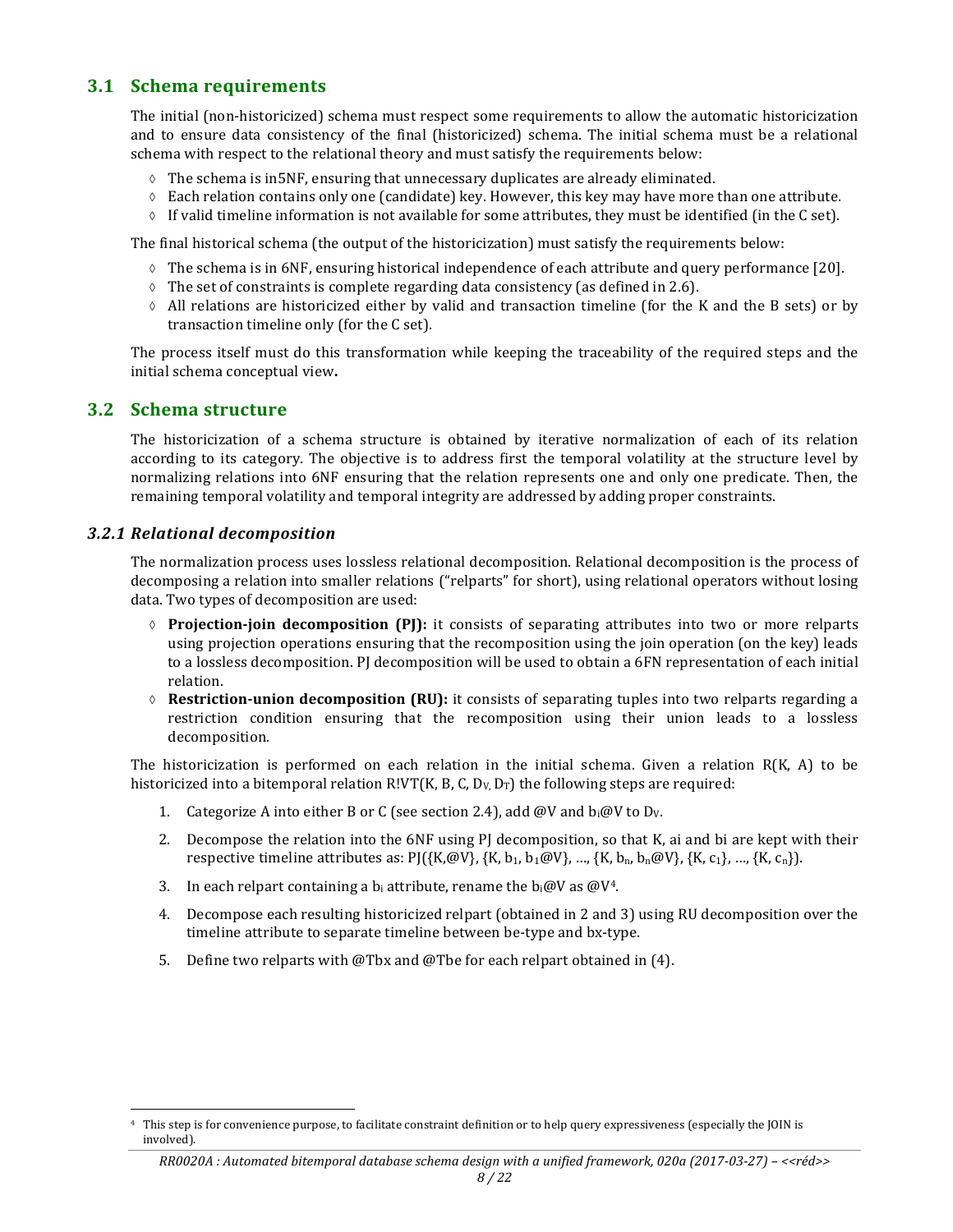

Figure 4. Historicization step 3 and 4 of a<sub>1</sub>.

Figure 3 and 4 illustrate the historicization. Each relpart is represented as a rectangle. The gray rectangle (of Step 1) is a initial relation, a white rectangle represents an intermediate relpart, and the blue one is a final relpart. A fully lined rectangle border is a base relation, and a dotted rectangle border is a view or an automatically maintained relation (e.g. through a trigger). The arrows show the direction of the process. The rounded corner rectangle shows the operation involved.

Figure 4 shows the steps for  $a_1$  attribute only. Step 4 must be applied to K (R\_K@V) and A relparts (R\_b<sub>1</sub>@V, ... R  $b_n@V$ ; Step 5, to K, B and C (R c<sub>1</sub>@N, …, R c<sub>n</sub>@N) relparts.

### *3.2.2 Relational grouping*

To facilitate constraint definition, these (numerous) relparts are conceptually grouped into three types of groupings:

- $\Diamond$  The *K-grouping* of a relation R is the set of all the K relparts. A K-relpart, denoted R<sub>\_</sub>K, is a relation with K and the associated timeline attributes only.
- $\Diamond$  A *b<sub>i</sub>-grouping* of a relation R is the set of all b<sub>i</sub>-relparts including b<sub>i</sub>-present-relparts R<sub>\_</sub>b<sub>i</sub>\_P and b<sub>i</sub>*missing-relparts* R<sub>\_bi\_</sub>M. Collectively, the b<sub>i</sub>-groupings are called *B-groupings*.
- $\lozenge$  A  $c_i$ *grouping* of a relation R is the set of all  $c_i$ -relparts including  $c_i$ -present-relparts R<sub>\_Ci\_</sub>P and  $c_i$ -missingrelparts R<sub>\_Ci\_</sub>M. Collectively, the c<sub>i</sub>-groupings are called *C-groupings*.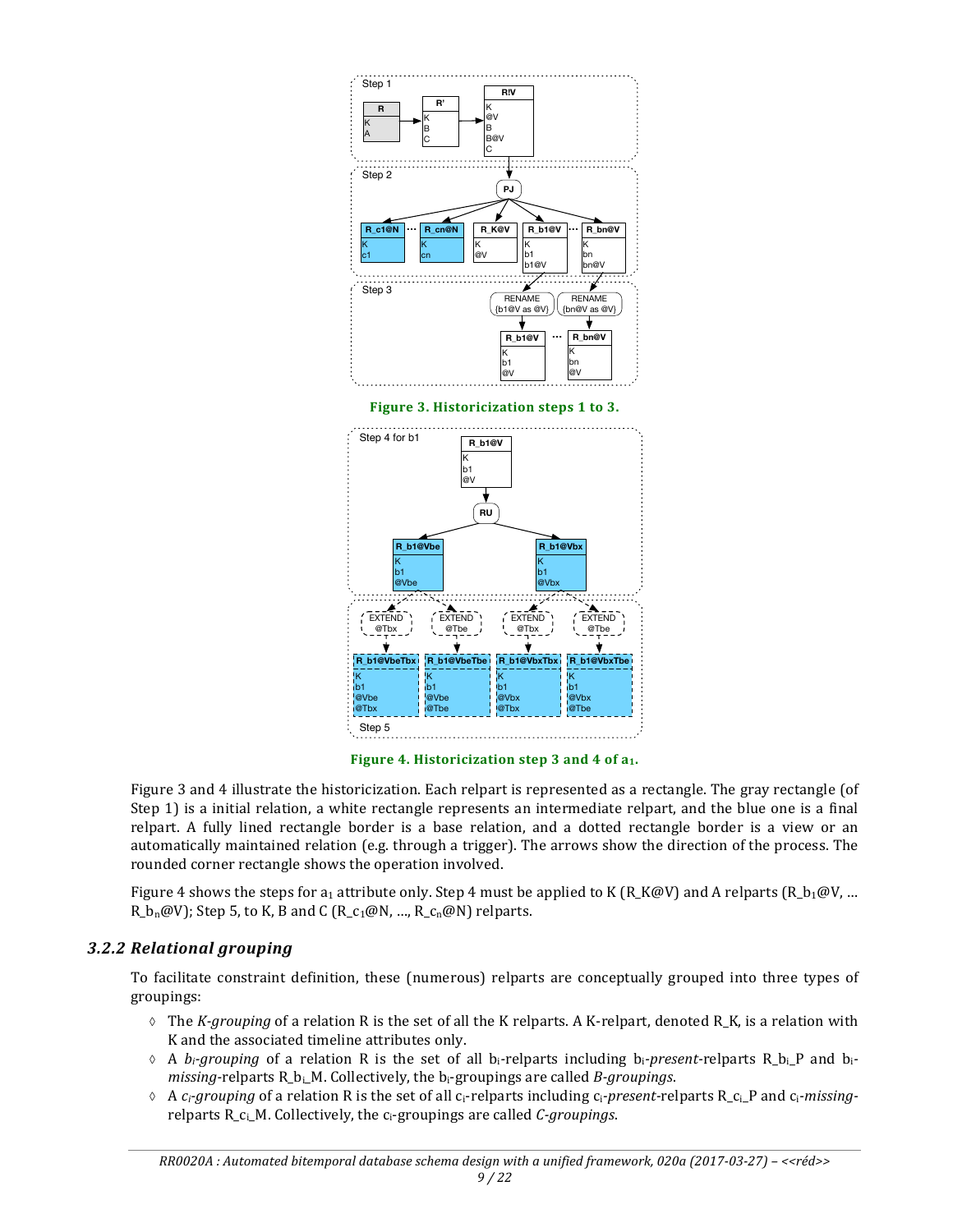#### *3.2.3 Relational partition*

Relparts are conceptually split into "partitions" to facilitate constraint definition and query expressiveness. A partition is defined regarding the relation category and timeline category. The figure below shows the hierarchy of potential relational partitions that can be found in a historical schema depending on the decomposition. In UBFH, the structure and the constraints are defined over the leaf partitions (in blue).



Figure 5. Hierarchy of all potential relational partitions.

The relpart in a partition category *S* of a *g* grouping is denoted  $R_q@S$ .

**Example**. The historicization of PatientHS into a valid-time relation generates de following relparts:

- à **Partition N:** PatientHS\_birth@N (*the patient identified by pNo is born on "birth" date*).
- $\Diamond$  **Partition Vbx:** PatientHS\_K@Vbx (the patient identified by pNo from @Vbx), PatientHS\_hS@Vbx (the *patient identified by pNo has a health status hS from @Vbx*).
- ↑ **Partition Vbe:** PatientHS\_K@Vbe (*the patient identified by pNo during @Vbe*), PatientHS\_hS@Vbe (*the patient identified by pNo has a health status hS during @Vbe*).
- à **K-grouping:** PatientHS\_K@Vbx and PatientHS\_K@Vbe.
- à **hS-grouping:** PatientHS\_hS@Vbx and PatientHS\_hS@Vbe.
- à **birth-grouping:** PatientHS\_birth@N.

### **3.3 Constraints**

Keeping history may introduce data inconsistency as described in section 2.6. Even if a relation is in 5NF or 6NF, data inconsistency may occur within the relation and between related ones. In other words, a constraint must be defined for each relpart according to its partition to maintain data consistency. Constraint templates are presented and can be automatically adapted to generate constraints for a specified relation.

The constraints are only defined on V partitions because they can be modified by the user. There is no need to define constraints for T and VT partitions because their value cannot be modified by the user as they are managed by the DBMS using any of the following solutions: (a) as views when the values of the transaction timeline attribute are obtained by a function call to the DBMS journal as in DDLM or (b) as base relations (table) when the values of the transaction timeline attribute are set by the DBMS (as in SOL:2011 with SYSTEM TIME), or by triggers (as in BCDM  $[21]$ ). In UBHF, all solutions are supported if they satisfy the transaction timeline semantic.

The following constraints must be defined regarding each relation of the initial schema. A constraint is defined with a unique identifier and a boolean expression. As a convention, the identifier starts with the relparts identifier followed by the constraint name and the boolean expression is written using a variant of TutorialD.

#### *3.3.1 Candidate keys*

For non-historicized relparts and historicized relparts with bx-type timeline, the key constraint is the same as in the initial relation. More specifically, for each grouping g, and each partition S in  $\{N, Vbx, Tbx, VbxTbx\}$  the key constraint of  $R_{g}\omega S$  is defined as:

```
RELATION R g@S (K, B, C, D_v, D_T)
  KEY {K};
```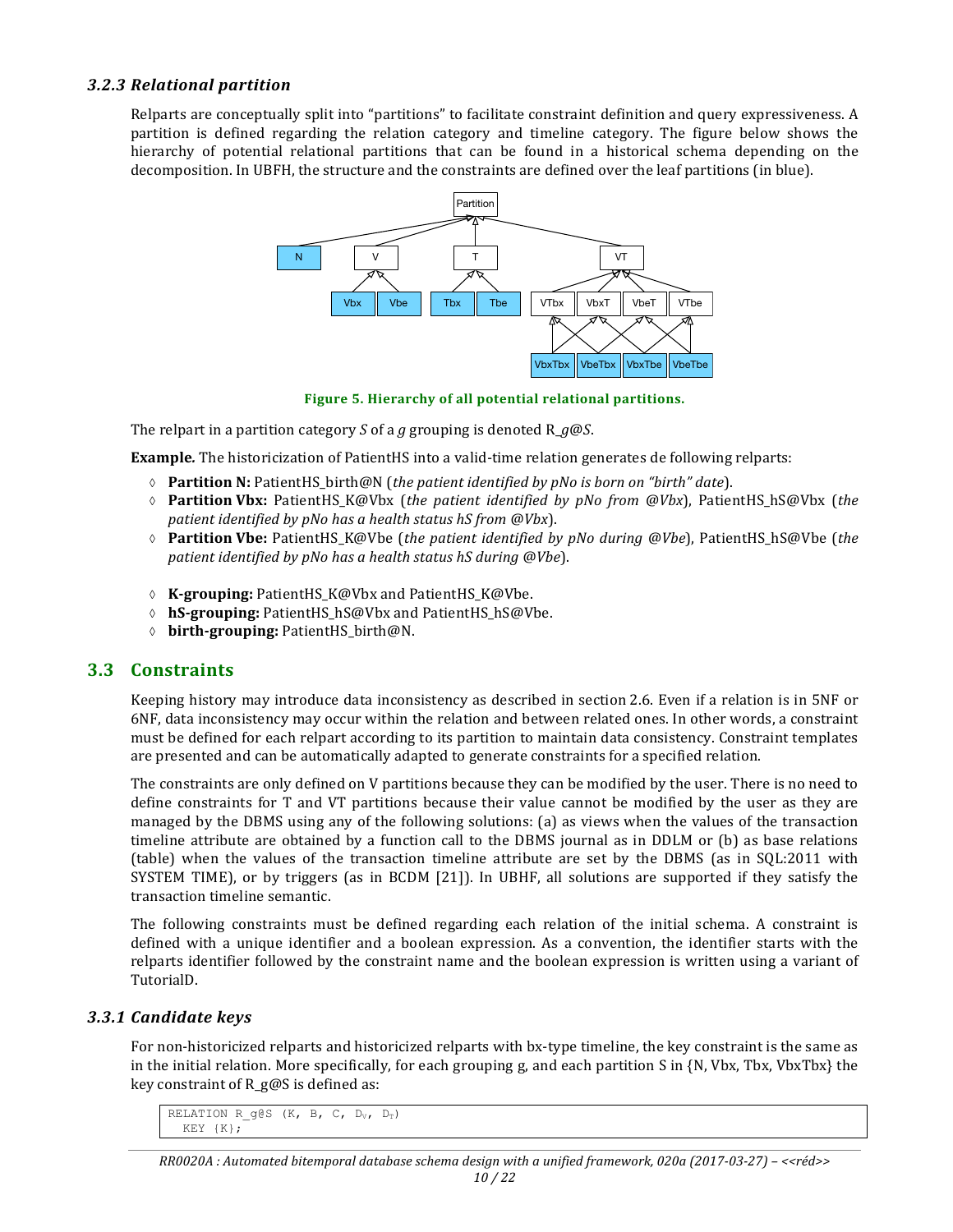For historicized relparts with be-type timeline, the key constraint must be applied to each time point in the period. For each grouping g, and each partition S in {Vbe, VbeTbx} the key constraint of R\_g@S is defined as:

RELATION R  $q$ @S (K, B, C, D<sub>V</sub>, D<sub>T</sub>) USING(@Vbe) : KEY {K, @Vbe};

For each grouping g, and each partition S in {Tbe, VbxTbe} the key constraint of R\_g@S is defined as:

RELATION R q@S (K, B, C,  $D_v$ ,  $D_v$ ) USING(@Tbe) : KEY {K, @Tbe};

For each grouping g, and each partition S in {VbeTbe} the key constraint of  $R_g@S$  is defined as:

```
RELATION R g@S (K, B, C, D<sub>V</sub>, D<sub>T</sub>)
   USING(@Vbe, @Tbe) : KEY {K, @Vbe, @Tbe};
```
#### *3.3.2 Foreign keys*

A foreign key is evaluated regarding related attributes in different relparts. In a historicized relation, the associated timeline attributes must be considered to guarantee that their related values are asserted at the same time (at each moment of the unpacked relation). On the one hand, the foreign key in the initial schema must be maintained. Let  $Rs{X} \rightarrow Rd$  be a foreign key in the initial schema where Rs is the source relation with X being any subset of attributes of Rs equivalent to the key  $(K)$  of Rd, the destination relation. The constraint guarantees temporal referential consistency between relparts by verifying that the projection of Rs on X is included in the projection of Rd on K (with suitable renaming).

To increase expressiveness, a shorthand operator, **gSpace**, is defined, extracting the history (if any) of a specified grouping. The operation returns a relation equal to the union of all relparts of a specific grouping **g** in  ${R_K, R_b_1,...R_b_n, R_c_1,..., R_c_n}$  with respect to the applicable partition<sup>5</sup> (@N or @V). The operation is defined as:

```
OPERATOR gSpace(g GROUPING) RETURNS RELATION;
  IF g is a C-grouping THEN
    R_g@N
  ELSE // K-grouping or B-grouping
    WITH (
      r bx :=(EXTEND R q@Vbx : {@V:=[@Vbx:w]} {ALL BUT @Vbx}),
      r be :=-<br>R_q@Vbe RENAME {@Vbe AS @V}
   ): USING (@V): r bx UNION r be
  END IF
END OPERATOR
```
In the foreign key case, note two potential issues:

 

- $\Diamond$  Each  $x_i \in X$  can be used in different relparts and may belong to K, B or C, so we need the union of the different relparts  $x_i$  belongs to by using gSpace(R  $x_i$ ).
- $\delta$  x<sub>i</sub> may belong to C, so we need to verify that  $x_i$  exists **only** at every time point of gSpace(Rd\_K). According to the denseness constraint (described in the next section)  $x_i$  exists at all time points of gSpace(Rs\_K).

Using gSpace, another shorthand operator, **gUnpack**, is defined, extracting the unpacked history of an attribute **x** of a specified relation **R**:

<sup>&</sup>lt;sup>5</sup> gSpace can be also defined to deal with @T and @VT partition. In the scope of this paper only @N and @V are illustrated.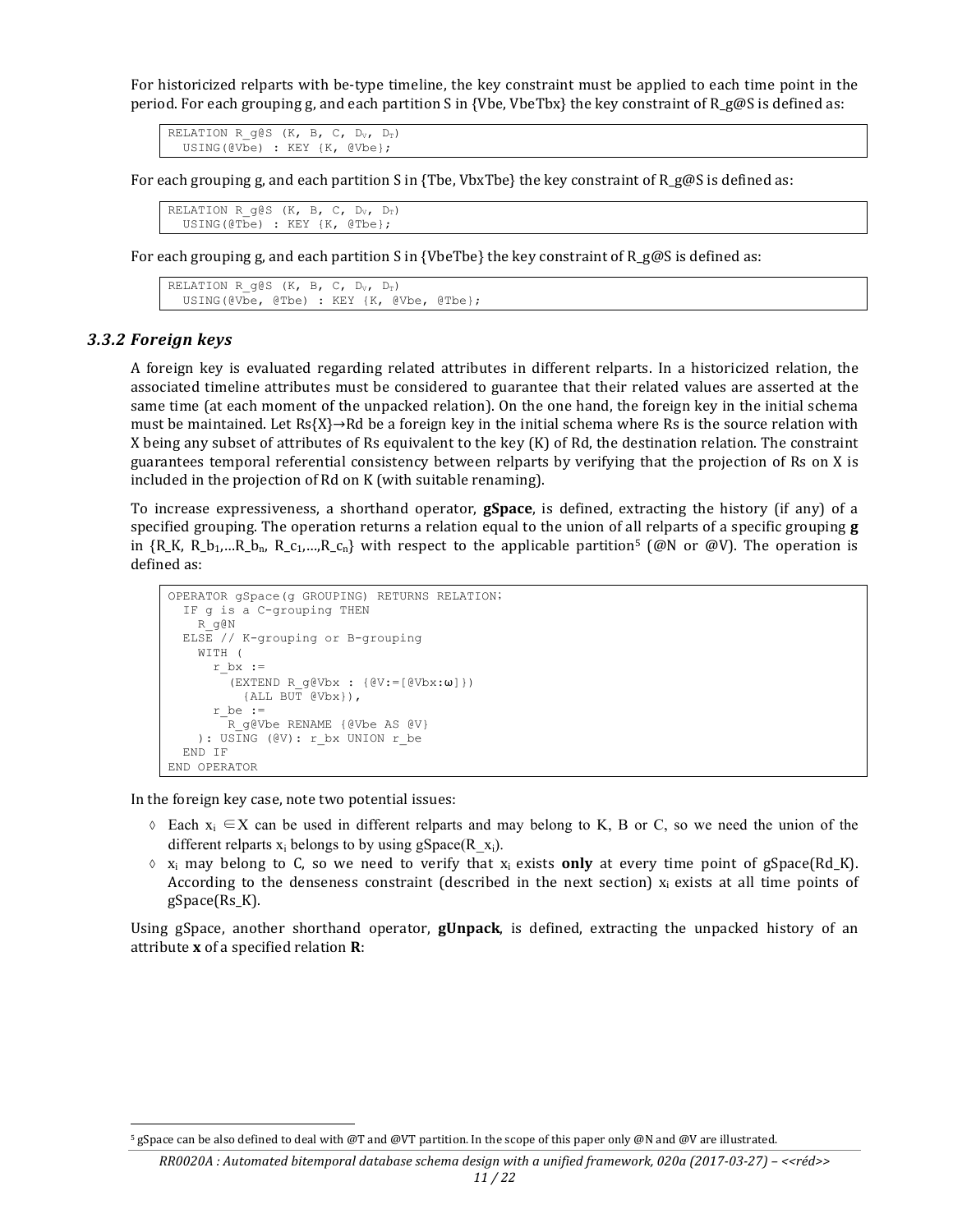```
OPERATOR gUnpack(R RelationName, x AttributeName)
RETURNS RELATION;
   IF (x in K of R) THEN
    UNPACK (\mathbb{C}V) : (gSpace(R K) \{x, \mathbb{C}V\}) ELSIF (x in B of R) THEN
    UNPACK (\mathbb{C}V) : (gSpace(R x) \{x, \mathbb{C}V\})ELSE // (x in C of R)
     UNPACK (@V) : gSpace(R_x){x} JOIN gSpace(R_K)
   END IF
END OPERATOR
```
Each foreign key  $Rs{X}$   $\rightarrow$  Rd in the initial schema is defined as:

```
CONSTRAINT Rs_Rd_@V_fk
  gUnpack(Rs, x_1) RENAME \{x_1 \text{ AS } k_1\} \subseteq gUnpack(Rd_K, k1)
   AND … AND
  gUnpack(Rs, x_n) RENAME {x_n AS k_n} \subseteqqUnpack(Rd K, k<sub>n</sub>);
```
#### *3.3.3 Temporal denseness*

The temporal denseness is defined over all relparts of a relation. It ensures the history completeness (continuity) between historicized relparts of the K-grouping, B-groupings and C-groupings (if applicable). This constraint is inspired by the requirements  $3$  and  $6$  in [10] (chap.14).

For each  $b_i \in B$  the constraint must verify the relation equality between relparts of the K-grouping and a  $b_i$ grouping. The temporal denseness constraint is defined as follows:

```
CONSTRAINT R k R b_i denseness USING(@V) :
  gSpace(R K) = gSpace(R a<sub>i</sub>){K, @V};
```
For each  $c_i \in C$  the constraint must verify the relation equality between relparts of the K-grouping and a  $c_i$ grouping. The temporal denseness constraint is defined as follows:

```
CONSTRAINT R_k_R_ci_denseness
  gSpace(R_K)(\overline{K})^{\equiv} = gSpace(R_c<sub>i</sub>){K};
```
#### *3.3.4 Key history uniqueness*

The key history uniqueness is defined over the value of the timeline associated with K. It ensures nonredundancy and non-contradiction of the key attributes values over time. In other words, it ensures consistency of the history of a tuple by verifying that the same proposition is represented once. This constraint is similar to requirements  $1$  in  $[10]$  (chap.14).

```
CONSTRAINT R_key_uniqueness IS_EMPTY 
  (R_K@Vbx JOIN R_K@Vbe WHERE @Vbx < POST(@Vbe));
```
#### *3.3.5 Attribute history uniqueness*

The attribute history uniqueness is defined over the value of the timeline attribute associated with a  $b_i$ attribute. It ensures non-redundancy and non-contradiction of  $b_i$  values over time. In other words, it ensures that the same value of  $a_i$  appears only once for a specific period and that different value of  $b_i$  appears at different period. This constraint is similar to requirement 4 in [10] (chap.14). For each  $b_i$ , the constraint verifies that no tuples with @Vbx is less than the posterior point of @Vbe exists.

```
CONSTRAINT R bi uniqueness IS EMPTY
   (R_a)@Vbx{K, @Vbx} JOIN R b<sub>i</sub>@Vbe{K, @Vbe}
     WHERE \left( \text{Vbx} \leq \text{POST}(\text{QVbe}) \right);
```
#### *3.3.6 Key history non-circumlocution*

The key history non-circumlocution is defined over the value of the timeline attribute associated to K. It ensures non-circumlocution of the key attributes values over time. This constraint is similar to requirements 2 in [10] (chap.14). The constraint verifies that no tuples with @Vbx is equal to the posterior point of @Vbe exists.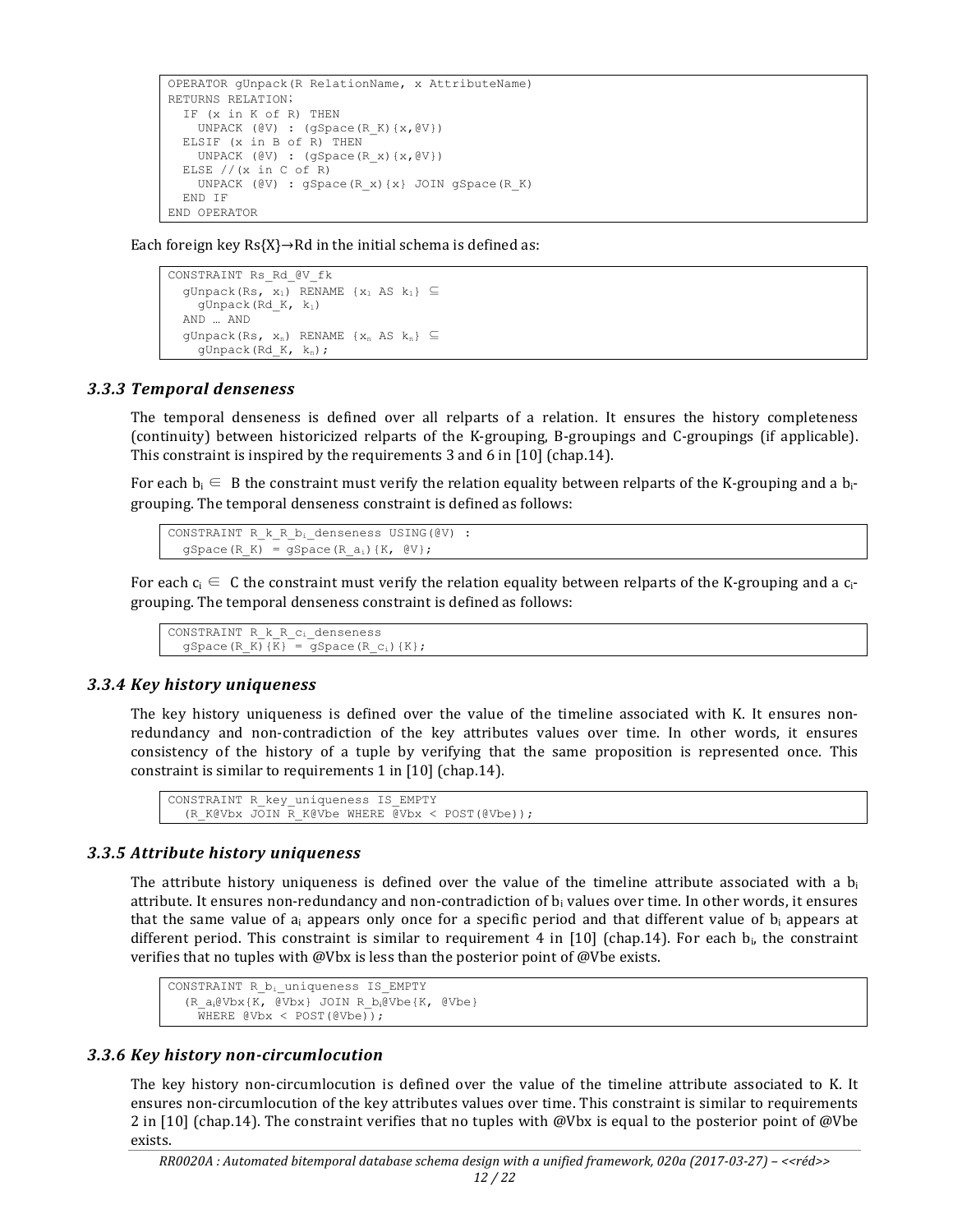```
CONSTRAINT R_key_circumlocution IS_EMPTY 
   (R_K@Vbx JOIN R_K@Vbe WHERE @Vbx = POST(@Vbe));
```
The two key history constraints (uniqueness and non-circumlocution) may be combined in one:

```
CONSTRAINT R_key_history IS_EMPTY 
  (R_K@Vbx JOIN R_K@Vbe WHERE @Vbx \leq POST(@Vbe));
```
#### *3.3.7 Attribute history non-circumlocution*

The attribute history non-circumlocution is defined over the value of the timeline attribute associated to an  $a_i$ attribute. It ensures non-circumlocution of  $a_i$  values over time. This constraint is similar to requirement 5 in [10] (chap.14). For each a<sub>i</sub> the constraint verifies that no tuple with @Vbx equal to the posterior point of @Vbe exists.

```
CONSTRAINT R a<sub>i</sub> circumlocution IS EMPTY
  (K_{\alpha_i}eVbxK, \alpha_i, eVbx)JOIN R a_i@Vbe{K, a_i, @Vbe})
       WHERE QVbx = POST(QVbe);
```
## **4 Modification**

Many modification operators can be derived from the basic relational assignment expression. The variety of propositions is even greater when comes the time to define new ones addressing timelines. [13, 18, 21, 14, 10]. The operators proposed in this paper have the distinct advantage to be expressed with respect to relations as defined before the historicization along one timeline parameter.

Since the  $@T$  timeline is handled by the DBMS, the operations are defined over the  $@V$  timeline only (if applicable). The modification process is done in two steps:

- $\Diamond$  Initial modification (insertI, deleteI) address the denseness property by distributing the attribute values at their corresponding relpart groupings.
- $\diamond$  Grouping modification (insertG, deleteG) address the non-circumlocution property by modifying the grouping partitions according to the timeline values.

The update operators will be defined, using the following equivalence (AL being an attribute assignment list):

```
UPDATE R WHERE cond : { AL } ≣
  BEGIN
     DELETE R (R WHERE cond),
     INSERT R (EXTEND (R WHERE cond) : { AL })
   END
```
For each relparts modification two operators depending on the timeline category are defined as:

- $\Diamond$  Assert a proposition (tuple) since a given time point vbx.
- $\Diamond$  Assert a proposition (tuple) during a given period vbe.

#### **4.1 Insertion**

Inserting tuples from a 5NF relation into the  $6FN$  relparts is done by « distributing » insertion of each attribute in the appropriate grouping, so denseness is maintained. For K and B-groupings, this is done through insertG statement defined afterwards. For C-groupings, a "standard" INSERT suffice. Note that, proposed operators address the single tuple insertion, extension to relations is straightforward.

The insertI operator **since** vbx is defined as: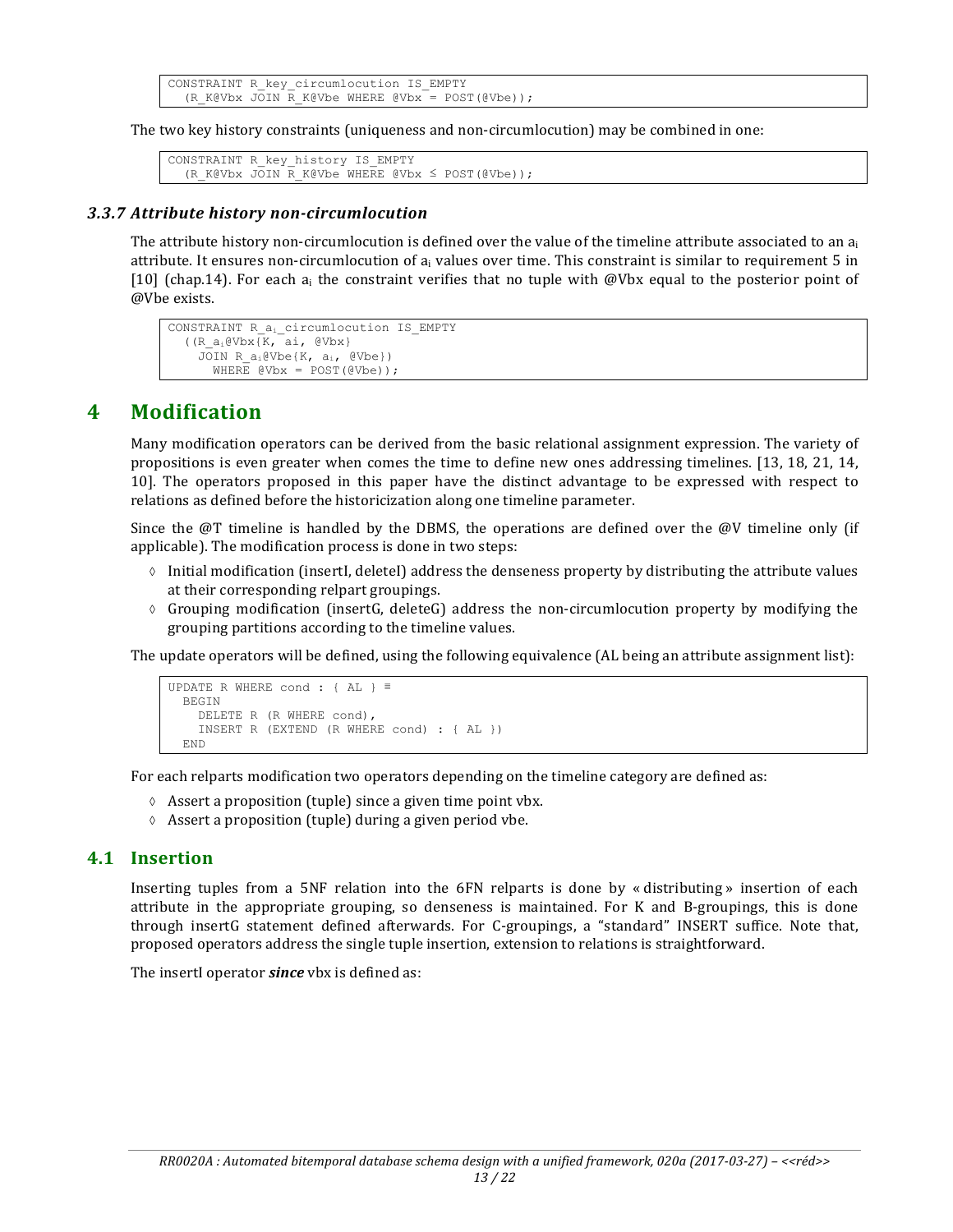```
OPERATOR insertI
   (T TUPLE SAME_HEADING_AS R, TIMEPOINT vbx)
  UPDATES RELPARTS OF (R);
POSSIBLE SYNTAX 'insertI' R T 'SINCE' vbx;
  insertG R K (EXTEND T{K} : {@Vbx := vbx}),
  insertG R b_1 (EXTEND T{K,b_1} : {@Vbx := vbx}),
 …
  insertG R b_n (EXTEND T\{K,b_n\} : {@Vbx := vbx}),
  INSERT R C_1@N T{K,c<sub>1</sub>},
 …
  INSERT R c_n@N T{K,c<sub>n</sub>}
END OPERATOR
```
The insertI operator *during* vbe is defined as:

```
OPERATOR insertI
   (T TUPLE SAME_HEADING_AS R, PERIOD vbe)
   UPDATES RELPARTS_OF (R);
POSSIBLE SYNTAX 'insertI' R T 'DURING' vbe;
 insertG R K (EXTEND T{K} : {@Vbe := vbe}),
 insertG R b_1 (EXTEND T{K, b_1} : {@Vbe := vbe}),
 …
 insertG R b_n (EXTEND T{K,b_n} : {@Vbe := vbe}),
 INSERT R b1@N T{K,c<sub>1</sub>},
 …
 INSERT R bn@N T{K, c_n}
END OPERATOR
```
The insertG operators are defined to manage the circumlocution that may occur inside the @Vbe relpart or between the @Vbx relpart and the @Vbe relpart. A special case arises when two periods meet: the possible circumlocution depends on the non-key attribute  $(if \text{ any})$  having the same value in both tuples or not. This is managed by the join operator used to calculate the t1 temporary relation variable in the following code. Previous constraints guarantee that t1 contains at most one tuple and take care of non-redundancy and noncontradiction (in a similar way a standard insert will cope with a duplicate key insert) :

```
OPERATOR insertG (T TUPLE SAME_HEADING_AS R_g@Vbx)
  UPDATES R_g;
POSSIBLE SYNTAX 'insertG' R g T;
 WITH (t1 := (R \ q \)Whe JOIN RELATION{T})
    WHERE (END(@Vbe)=PRIOR(@Vbx))) :
  IF IS EMPTY(t1) THEN
    INSERT R_g@Vbx T
   ELSE
    DELETE R g@Vbe (t1 {ALL BUT @Vbx}),
     INSERT R_g@Vbx 
      (EXTEM\overline{D} T : {\&Vbx := MIN(t1, BEGIN({\&Vbe}))} END IF
END OPERATOR
```
For the **during** @Vbe version, a t2 temporary relation variable is needed to test the case when the inserted tuple is fitting exactly between the  $\omega$ Vbx relpart and the  $\omega$ Vbe relpart.

```
OPERATOR insertG (T TUPLE SAME_HEADING_AS R_g@Vbe)
  UPDATES R_g;
POSSIBLE SYNTAX 'insertG' R g T;
  WITH (
    t1 := (R g@Vbx JOIN RELATION{T})
     WHERE (END(\text{@Vbe}) = PRIOR(\text{@Vbx})) ) :
  IF IS EMPTY(t1) THEN
     USING (@Vbe) : INSERT R_g@Vbe T
   ELSE
     WITH (
      t2 := R g@Vbe WHERE (@Vbe MEETS T{@Vbe}),
       t3 := t1{ALL BUT @Vbx} UNION t2) :
     BEGIN
       DELETE R_g@Vbe t2,
       INSERT R_g@Vbx 
         (EXTEND t1{ALL BUT @Vbe} : 
          \{ @Vbx := MIN(t3, BEGIN(@Vbe)) \} END
   END IF
END OPERATOR
```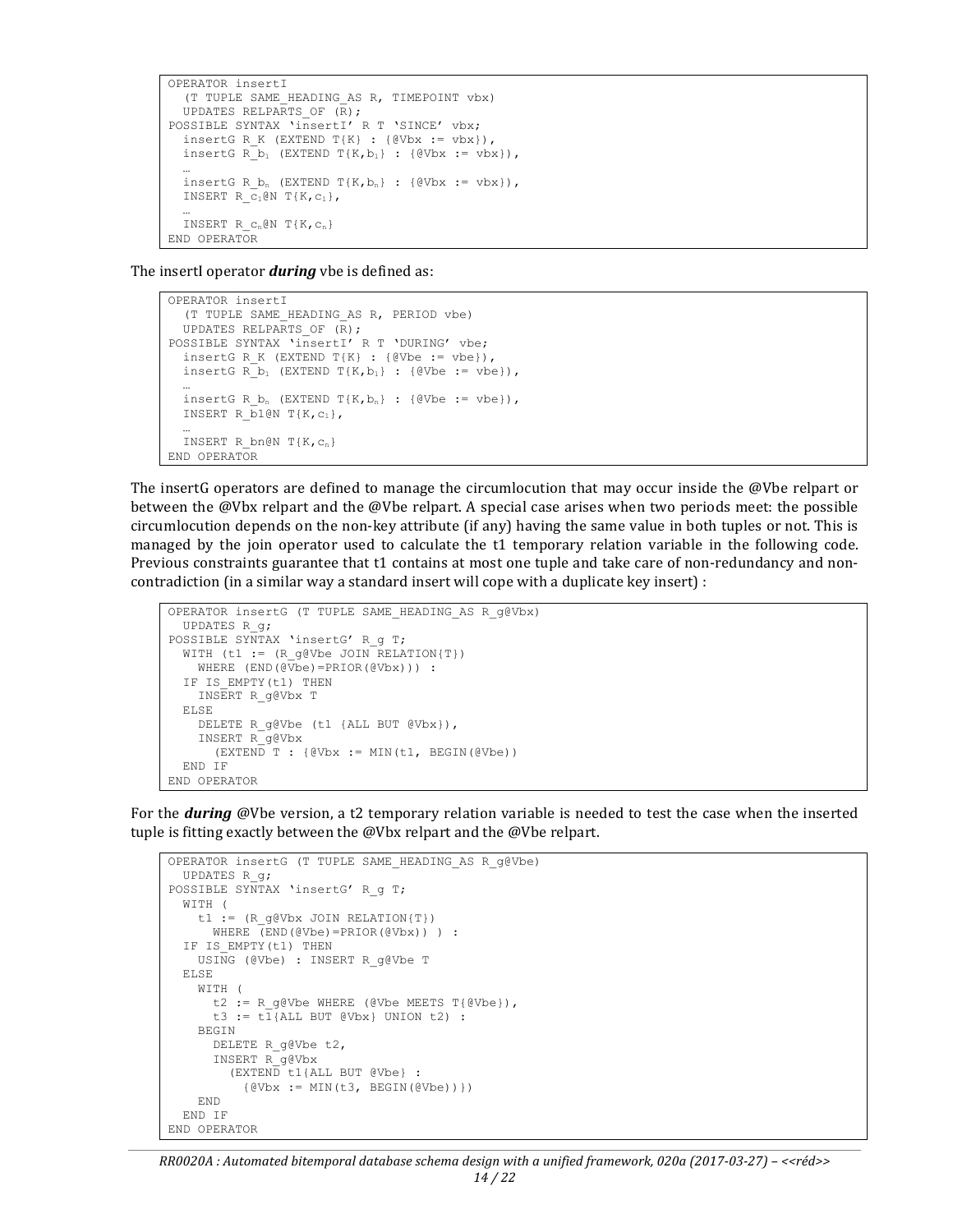#### **4.2 Deletion**

The delete operation is defined as the inserting operation. The delete operators (deleteI *since* vbx and deleteI *during* vbe) are the direct transposition of the corresponding insertI operators. Still the groupings delete operators must be defined. The delete operation removes tuples having a specific value for specific time points. A special case arises when vbx (of the new tuple) is higher than the @Vbx of the existing tuple, all the prior period must be conserved to maintain the denseness. Note that, proposed operators address the single tuple deletion, extension to relations is straightforward.

The deleteG *since* vbx operator is defined as:

```
OPERATOR deleteG (T TUPLE SAME_HEADING_AS R_g@Vbx)
  UPDATES R_g;
POSSIBLE SYNTAX 'deleteG' R g T;
 WITH (t1 := (R \tq@Vbx \tJOIN)) RELATION{T{ALL BUT @Vbx}}) :
   BEGIN
     DELETE R_g@Vbx t1,
    IF IS EMPTY (t1 WHERE T{@Vbx} > @Vbx)) THEN
       USING (@Vbe) :
         DELETE R_g@Vbe 
           (((R_g@Vbe JOIN RELATION{T}) 
            WHERE QVbx \in QVbe {ALL BUT @Vbx})
     ELSE
       USING (@Vbe) :
         INSERT R_g@Vbe 
           EXTEND t1 :{@Vbe:=[@Vbx:PRIOR(T{@Vbx})]} 
             {ALL BUT @Vbx}
     END IF
   END
END OPERATOR
```
The deleteG *during* vbe operator is defined as:

```
OPERATOR deleteG (T TUPLE SAME_HEADING_AS R_g@Vbe)
  UPDATES R_g;
POSSIBLE SYNTAX 'deleteG' R g T;
WITH (t1 := (R g@Vbx JOIN
    RELATION{T{ALL BUT @Vbe}}) :
  BEGIN
    DELETE R_g@Vbx t1,
    IF IS EMPTY(t1 WHERE BEGIN(T{@Vbe})>@Vbx))
     THEN
      USING (@Vbe) :
         DELETE R_g@Vbe (R_g@Vbe JOIN RELATION{T})
    ELSE
       USING (@Vbe) :
        INSERT R_g@Vbe EXTEND t1 : 
           {@Vbe := [@Vbx:PRE(T{@Vbe})]} 
           {ALL BUT @Vbx}
    END IF
  END
END OPERATOR
```
#### **4.3 Update**

The update operations differ a lot depending on the context of the application. Nevertheless, the basic principle of an update is to replace old tuples with new ones.

The updateI *since* vbx operator is defined as:

```
OPERATOR updateI
   (c BoolExp, AL AssignList, TIMEPOINT vbx)
   UPDATES RELPARTS_OF (R);
POSSIBLE SYNTAX 'updateI' R WHERE c 'SINCE' vbx;
  WITH (S := R WHERE cond) :
     deleteI R S SINCE vbx,
     insertI R (EXTEND S : { AL }) SINCE vbx
   END
END OPERATOR
```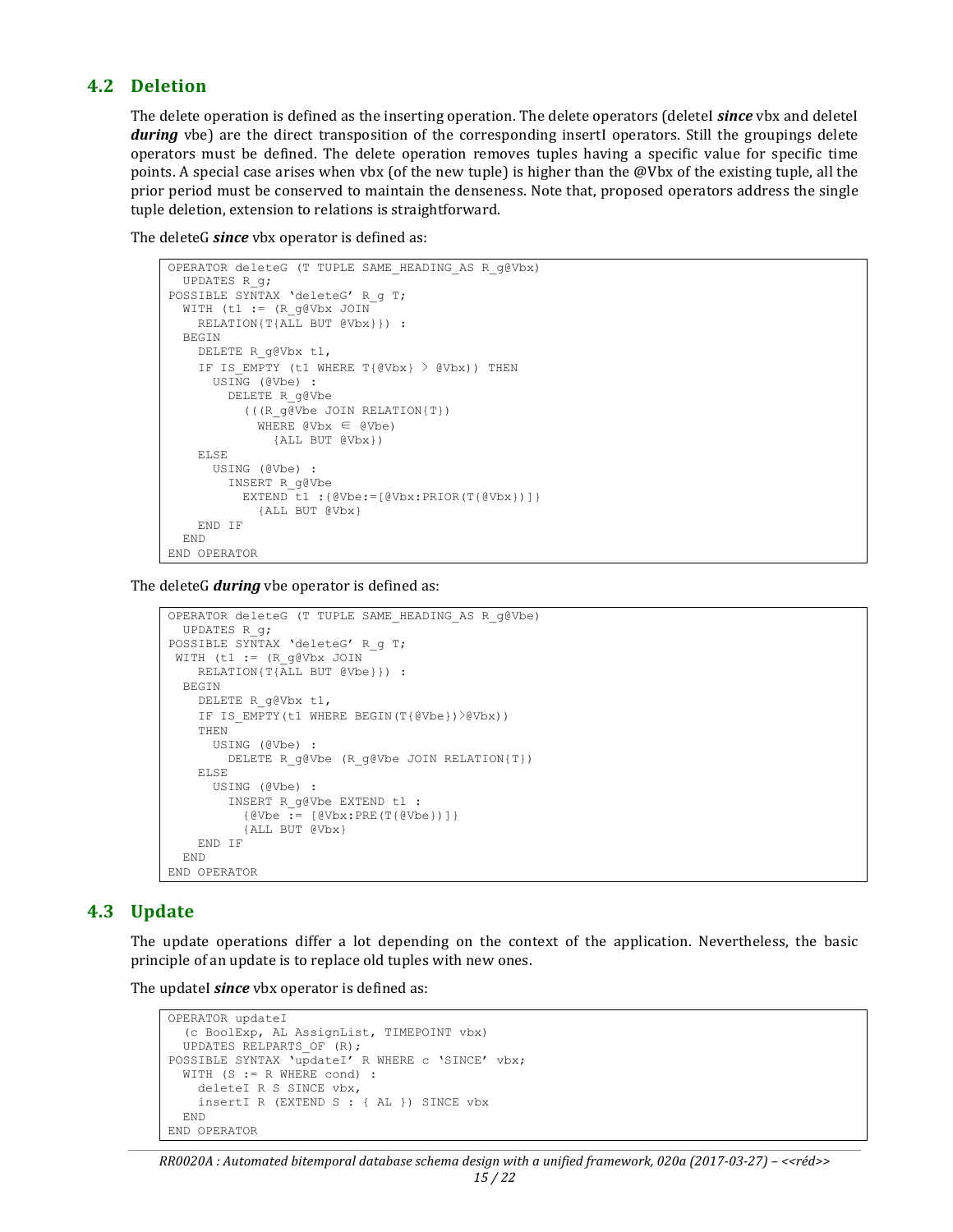The updateI **during** vbe operator is defined as:

```
OPERATOR updateI
   (c BoolExp, AL AssignList, PERIOD vbe)
  UPDATES RELPARTS_OF (R);
POSSIBLE SYNTAX 'updateI' R WHERE c 'DURING' vbe;
  WITH (S := R WHERE cond) :
     DELETE R S DURING vbe,
     INSERT R (EXTEND S : { AL }) DURING vbe
   END
END OPERATOR
```
## **5 Coping with missing information**

The objective of this section is to show that the UBHF can be used with minimum effort in presence of missing information.

The ideas of McGoveran  $[11]$  and Darwen  $[9]$  (chap. 23) can easily be used in UBHF. They suggest normalizing all relations into 6NF to keep track of missing information at the attribute level. Then, each relation is split into two or more parts to represent the following cases: known information, unknown information, not applicable information, etc.

McGoveran and Darwen approach may be simplified by the relational grouping concept defined in UBHF. The process consists of creating for each relpart in B-groupings and C-groupings  $\{a_i \text{ in } B \text{ and } C\}$  two relparts (or more relparts, depending on the number of "missing information cases"):

- $\land$  R<sub>\_ai</sub>P: a relpart containing K and the attribute a<sub>i</sub> when the attribute value is present;
- $\Diamond$  R\_a<sub>i</sub>M: a relpart containing only K of the tuple when the attribute value is missing.

Constraints are then added to maintain denseness and to avoid contradictions as follows.

For a Vbx partition, the constraint is:

```
CONSTRAINT R_bi@Vbx_MPinavriant 
 R_K@Vbx = (R_b_iP@Vbx{K,@Vbx} D UNION R_b_iM@Vbx)
```
For a Vbe partition, the constraint is:

CONSTRAINT R bi@Vbe MPinavriant USING (@Vbe) R\_K@Vbe =  $(R_b_iP@Vbe{K, @Vbe} D UNION R_b_iM@Vbe)$ 

For a N partition, the constraint is:

```
CONSTRAINT R_ci_MPinavriant 
 R K@N = (R_{c}P@N{K} D UNION R c_iM@N
```
This "MP" decomposition can be done before or after the historicization. In the "before" approach the initial relation in 5NF is normalized to 6NF than for each  $b_i$ -relparts and  $c_i$ -relparts where missing information can occur MP decomposition are applied. Finally, the resulted relparts are historicized regarding the process described in section 3. The main advantage of the "before" approach is that the constraints described in section 3.3 stay unchanged. The "after" approach applies to the MP decomposition for each  $b_i$ -relparts or  $c_i$ relparts in the leaf partition. The gSpace can then be extended to take P-relparts and M-relpart into account so the new constraints maybe "merged" in the original ones. At the end picking either of these two approaches result in similar leaves relparts. The figure below illustrates the example of extending the relparts of a Vbx partition.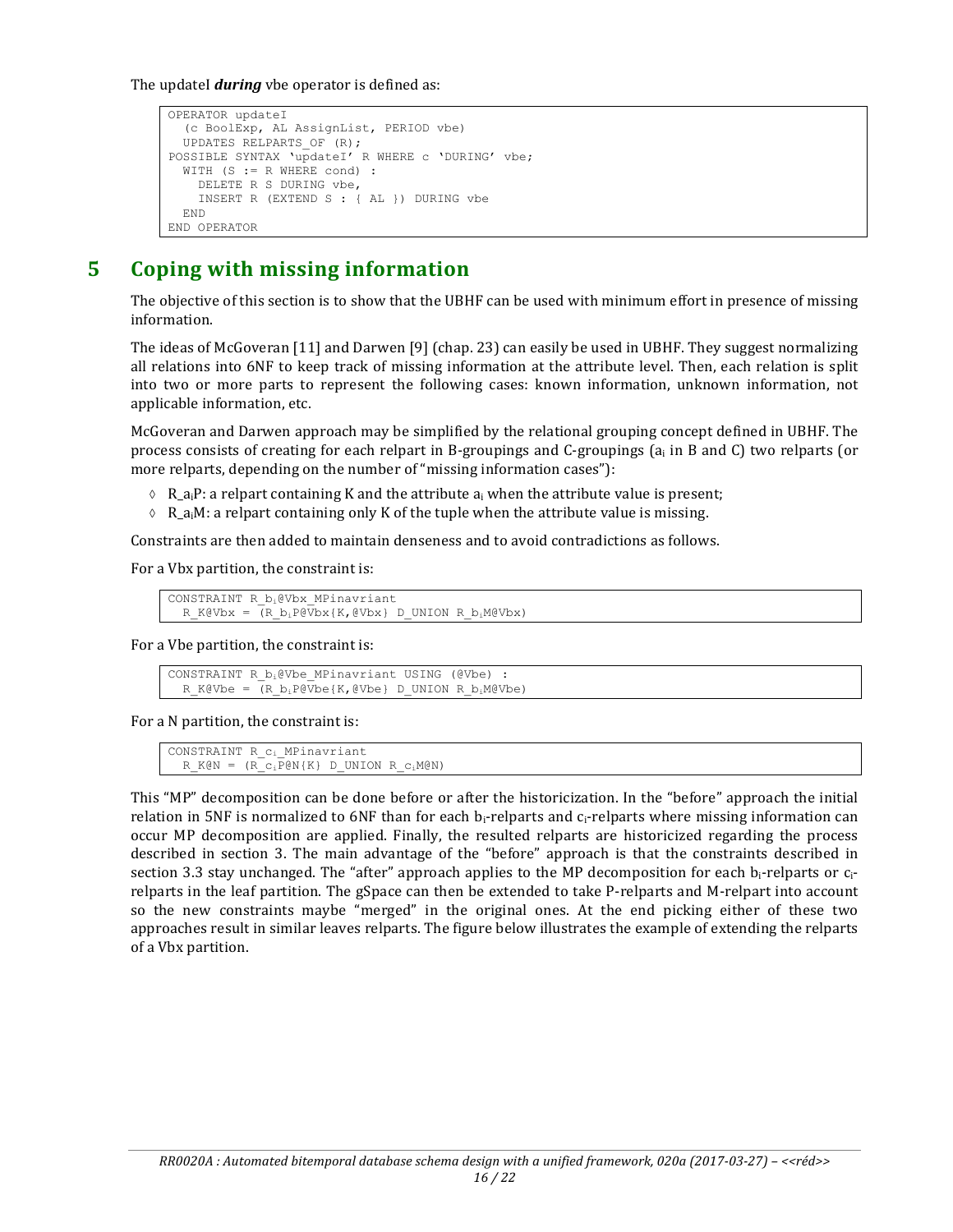

Figure 6. Coping with missing information in Vbx partition

More work is required to delineate and define good modification operations in the context of missing information.

## **6 Models as UBHF views**

In this section, we demonstrate the integration and generalization of BCDM and DDLM as views over UBHM, a model defined using UBHF. Thus, there is no need to redefine the constraints. The view definition algorithms are described below and an example is presented in section 8.1.

### **6.1 UBHM as a UBHF view**

A unified bitemporal historical model is defined by retaining all the leaves of UBHF. The view definition of the model is then a simple one to one correspondence with them. UBFM is useful in many circumstance as we discuss in section 5.

#### **6.2 BCDM a UBHM view**

BCDM defines a bitemporal model. The bitemporal relations are explicitly stored in the schema and are PJ decomposed and RU decomposed regarding the value of the transaction timeline attribute. The transaction timeline is managed by user-defined triggers. According to UBHF semantics for each relation R, BCDM schema contains the following views:

- $\diamond$  union of VbxTbx and VbeTbx for each K and each  $b_i$ ;
- $\Diamond$  union of VbxTbe and VbeTbe for each K and each b<sub>i</sub>;
- $\Diamond$  a Tbx and a Tbe for each  $c_i$ .

#### **GENRATE BCDM SCHEMA AS A VIEW**

```
for all R = (K, B, C, Dv, Dt) in {the initial schema}
 for all relparts X of R in \{R_K \} and B-groupings (R_b) }
   DEFINE VIEW BCDM6.X@VTbx AS
   UBHF. X@VbxTbx EXTEND : (QV) : INTERVAL[@Vbx:\omega] {ALL BUT @Vbx};
    UNION 
    UBHF.X@VbeTbx RENAME (@Vbe as @V)
   DEFINE VIEW BCDM6.X@VTbe AS
    UBHF.X@VbxTbe EXTEND : (@V := [@Vbx:ω]) 
     {ALL BUT @Vbx};
    UNION 
   UBHF.X@VbeTbe RENAME (@Vbe as @V)
  end for;
 for all relparts Z of R in {C-groupings (R_c)}
   DEFINE VIEW BCDM6.Z@Tbx AS UBHF.Z@Tbx 
   DEFINE VIEW BCDM6.Z@Tbe AS UBHF.Z@Tbe 
 end for
end for
```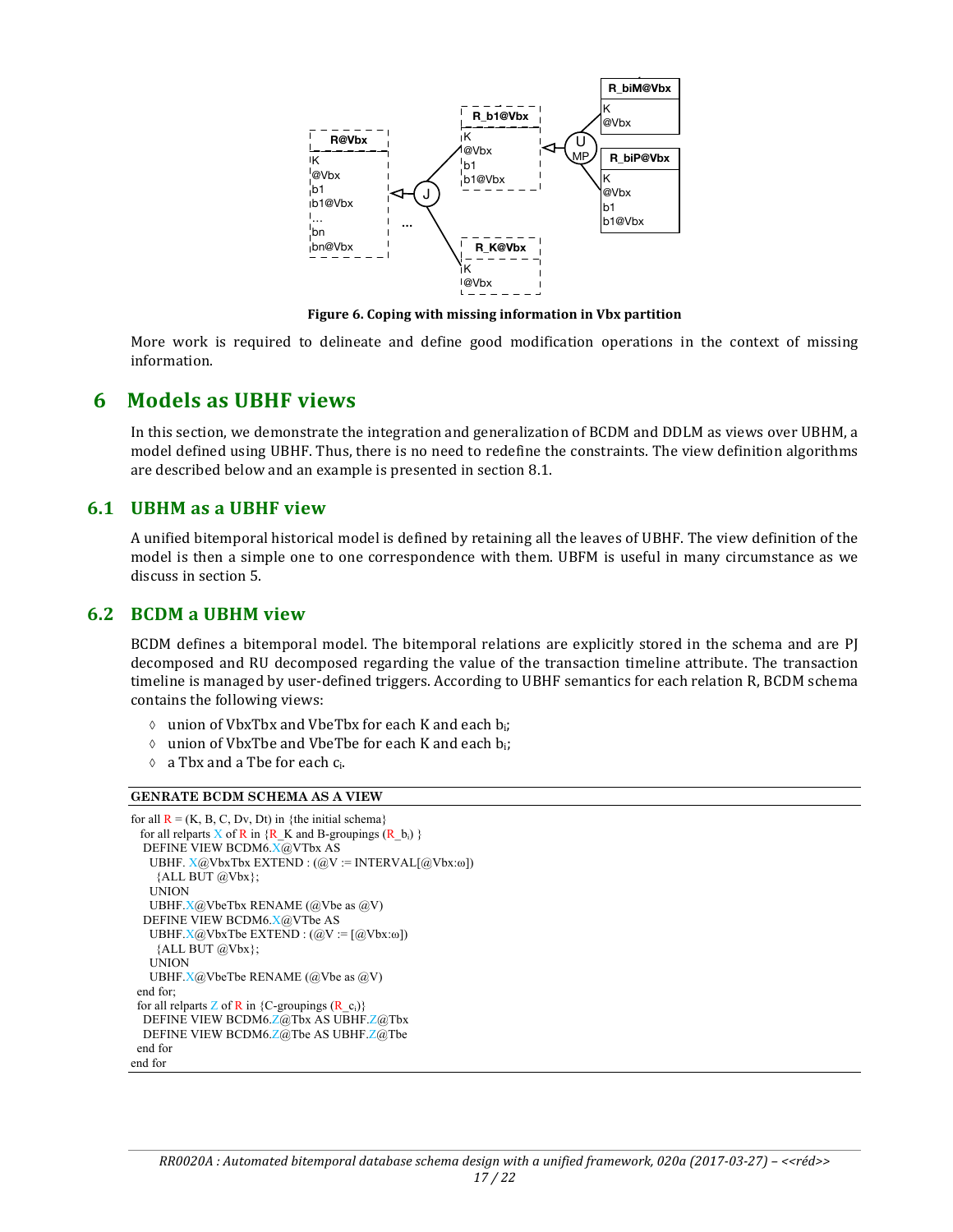## **6.3 Bitemporal DDLM as a UBHM view**

DDLM defines a unitemporal model called *full-temporal model* and its bitemporal extension. The unitemporal part contains valid-time relations RU decomposed regarding the value of the valid timeline attribute: @Vbx (*SINCE relation*) and @Vbe (*DURING relation*). Only, the Vbe partition is PJ decomposed over K, and a<sub>i</sub>attributes, The bitemporal part extended the unitemporal part by generating for each relation a view with known transaction timeline period (@Tbe) extracted from the DBMS journal. According to UBHF semantics for each relation R, DDLM schema contains the following views:

- $\lozenge$  Vbx (SINCE): join of K and B-groupings of Vbx partition;
- $\Diamond$  Vbe (DURING): one for K and one for each ai-attribute over the Vbe partition;
- $\Diamond$  VbxTbe and VbeTbe:
- $\lozenge$  Tbe: one for each  $c_i$ .

**Note**. DDLM does not explicitly mention how to cope with b<sub>i</sub>-attributes. The b<sub>i</sub>-relparts of the schema view is then, strictly speaking, an extension to the bitemporal DDLM.

| <b>GENRATE BITEMPORAL DDLM SCHEMA AS A VIEW</b>                                     |
|-------------------------------------------------------------------------------------|
| for all $R = (K, B, C, Dv, Dt)$ in {the initial Schema}                             |
| //Key relparts views                                                                |
| DEFINE VIEW DDLM.R SINCE AS                                                         |
| (UBHF.R K@Vbx RENAME $\{\omega$ Vbx AS since})                                      |
| <b>JOIN</b>                                                                         |
| (UBHF.R $a_1$ $\omega$ Vbx RENAME { $\omega$ Vbx AS $b_1$ since})                   |
| JOIN  JOIN                                                                          |
| (UBHF.R $a_n@Vbx$ RENAME $\{@Vbx$ AS $b_n$ since});                                 |
| DEFINE VIEW DDLM.R SINCE LOG AS                                                     |
| UBHF.R K@VbxTbx RENAME {@Vbx AS since} EXTEND:                                      |
| (since $log:=$ INTERVAL[@Tbx:now()]) {ALL BUT @Tbx}                                 |
| <b>UNION</b>                                                                        |
| UBHF.R $K@VbxTbe$                                                                   |
| RENAME $\{\omega$ Vbx AS since, $\omega$ Tbe AS since log};                         |
| DEFINE VIEW DDLM.R DURING AS                                                        |
| UBHF.R K@Vbe RENAME $\{\omega$ Vbe AS during};                                      |
| DEFINE VIEW DDLM.R DURING LOG AS                                                    |
| UBHF.R $K@V$ beTbx RENAME $\{@V$ be AS during} EXTEND:                              |
| (since $log=[@Tbx:now()])$ {ALL BUT $@Tbx$ }                                        |
| <b>UNION</b>                                                                        |
| UBHF.R K@VbeTbe                                                                     |
| RENAME $\{\omega$ Vbe AS during, $\omega$ Tbe AS during $\log\}$ ;                  |
| //A relpart views                                                                   |
| for $b_i$ in B                                                                      |
| DEFINE VIEW DDLM6.R b <sub>i</sub> DURING AS                                        |
| UBHF.R $b_i(\partial_x \mathbf{V})$ RENAME $\{\partial_x \mathbf{V}$ be AS during}; |
| DEFINE VIEW DDLM6.R b <sub>i</sub> DURING LOG AS                                    |
| UBHF.R $b_i$ ( $a$ ) VbeTbx RENAME $\{a$ ) Vbe AS during EXTEND:                    |
| (since $log:=[@Tbx:now()])$ {ALL BUT $@Tbx$ }                                       |
| <b>UNION</b>                                                                        |
| UBHF.R $b_i$ (a)VbeTbe                                                              |
| RENAME $\{\omega$ Vbe AS during, $\omega$ Tbe AS during $\log\}$ ;                  |
| end for:                                                                            |
| //B relpart views (transaction only)                                                |
| for $c_i$ in $C$                                                                    |
| DEFINE VIEW DDLM6.R c <sub>i</sub> LOG AS                                           |
| UBHF.R $c_i@Tbx$ EXTEND:                                                            |
| (during $log:=[@Tbx:now()])$                                                        |
| $\{ALL BUT @ Tbx\}$                                                                 |
| <b>UNION</b>                                                                        |
| UBHF.R $c_i(\partial)$ The RENAME $\{\partial$ The AS during log                    |
| end for                                                                             |
| end for:                                                                            |

## **7 Discussion**

Many not so evident properties of BCDM and DDLM becomes apparent when UBHF is used to express them.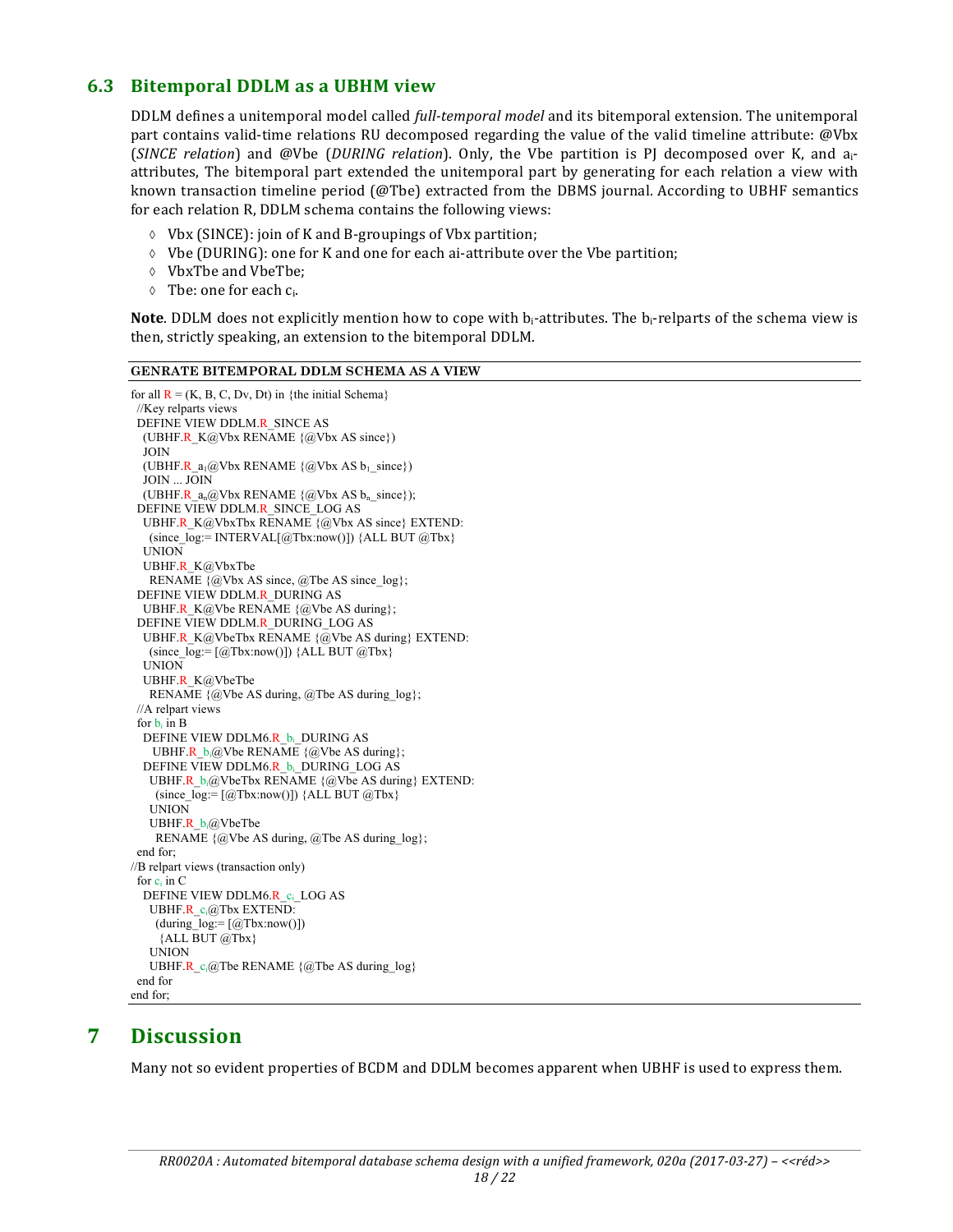## **7.1 BCDM and DDLM comparison**

#### *7.1.1 Structure*

The partition categorization shows that the structure of DDLM and BCDM differ. For a valid-time relation, DDLM separate the relation into tow relparts Vbx and Vbe, BCDM does not. For a transaction-time relation, DDLM does not mention specific treatment, BCDM separates the relation into tow relparts Tbx and Tbe. For a bitemporal relation, DDLM separates the relation into two layers: a valid unitemporal one (with Vbx and Vbe) and a bitemporal one (with Tbe); BCDM defines only a bitemporal layer with VTbx and VTbe. Figure 7 shows the partitions used in each model.



Figure 7. Partitions composing UBHM, DDLM and BCDM

The difference is the consequence of the decomposition sequence and conditions defined through the historicization. In DDLM the RU decomposition is over the valid timeline and in BCDM it is over transaction timeline. However, the two models contain the same data but are represented differently. Furthermore, notice that the two models are complementary by offering data access at different timeline level. DDLM put the emphasis on the fact validity, and BCDM on the fact correction. Despite this, the two models are interoperable, and can be easily derived from each other without losing data.

#### *7.1.2 Constraints*

DDLM set the semantic of both the valid and the transaction timelines. It is then possible to (pre)define the appropriate constraints. On the other hand, in BCDM, valid timeline depends on the application domain. The constraints definition in DDLM is more straightforward because of its uniform definition and the separation between known and unknown timeline attributes values. The BCDM constraints are harder to define since they must cope simultaneously with validation semantic and domain semantic.

## **7.2 BCDM and DDLM usage**

DDLM presents a standard process to historicized uniquely each relation, BCDM presents a process depending on the application domain by choosing the temporal category of each relation at the entityrelationship level. However, with UBHF, the two processes can be standardized and used jointly, using the views presented in section 4. Designing a data warehouse using UBHM enables the integration of sources structured with either model, and making them interoperable. The separation between the Vbx relparts and the Vbe relparts in DDLM is well suited for transactional operations and for analytic operations respectively. The separation between the Tbx relparts and the Tbe relparts in BCDM also gives more expressivity to transactional operations. These parts can physically be organized and optimized along this separation.

Defining both BCDM and DDLM in terms of UBFM views allows automatic integration of the two models, so the definition domain constraints are clearly distinct from the domain ones and specifying is made easier.

## **7.3 Limitations**

With UBHF, a sound temporal schema can be designed ensuring a unified data integrity semantic, query expressiveness and guided automation. Currently proposed methods define transformation rules "byexample" and must largely be tailored and applied manually. This paper presents a unified bitemporal framework to help reach guide automation for designing historicized database schema reducing errors and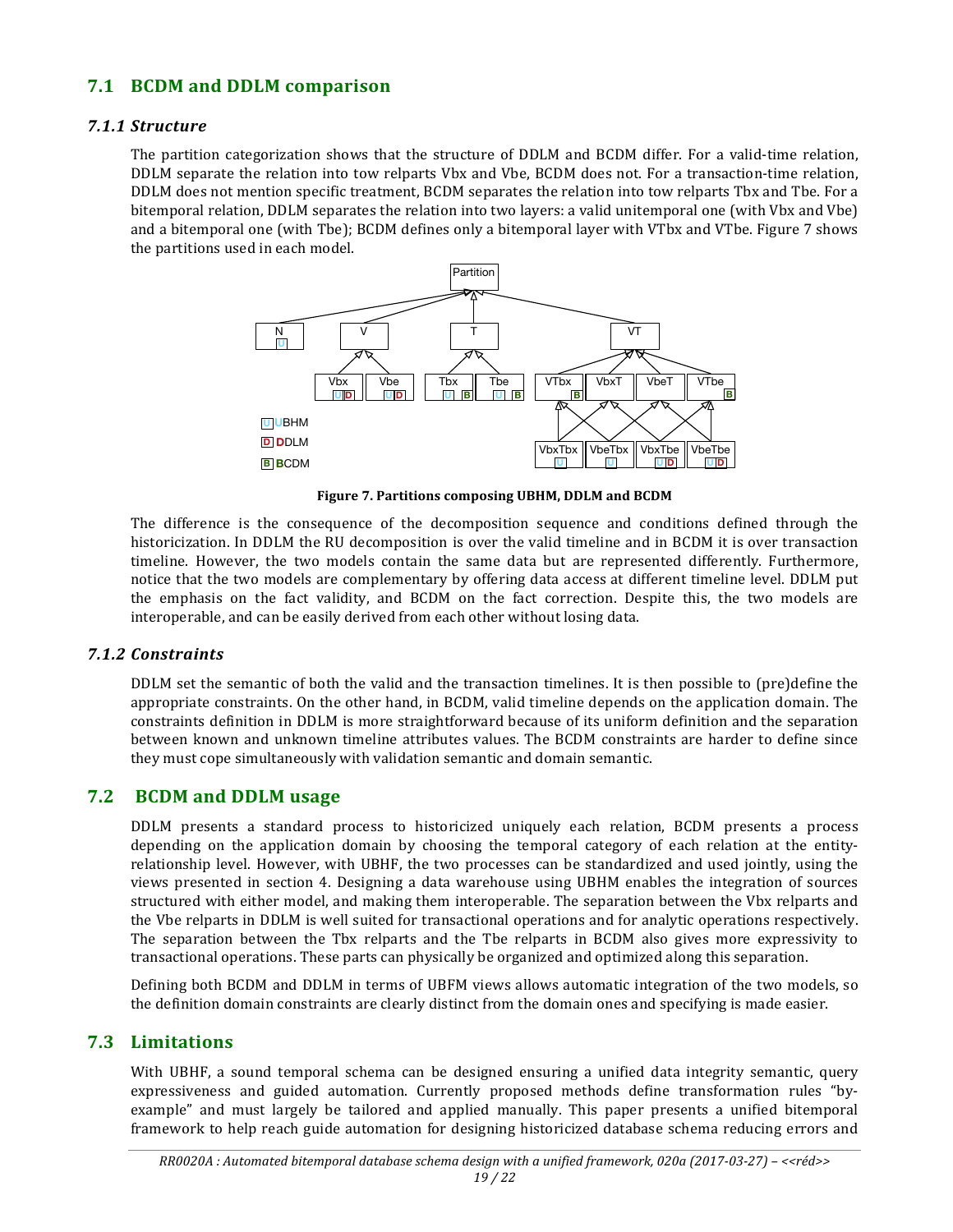costs. More specifically, UBHF defines (a) relation, attribute and timeline categorization to provide unique semantic; (b) unified temporal structure and general constraints to be independent of the domain (or context) yet providing formal definition and superior automation capabilities; (c) historicization process with traceability over the transformation steps without losing the initial schema conceptual view, including some hints to cope with missing information; (d) UBHF views of DDLM and BCDM with an extension to model multi-relational historicization categories; and (e) basic modification operations. UBFM illustrates the capability of using UBHF to define new models. With UBHF the historicization is done with minimum intervention of the database designer. Furthermore, BCDM and DDLM can be easily automated with respect to the concepts and historicization process of UBHF as shown in figure 8. Furthermore, our proof of concept illustrates that it can be applied using a subset of standard SQL available in many currently available DBMS. Finally, the proposed framework does not need any extension to the relational theory.

## **7.4 Further work**

Further work is planned to produce a fully operational solution. Here is a short list:

- $\Diamond$  Define the full missing information approach (missing, no applicable), with convenient modification operators.
- $\Diamond$  Support past indeterminacy (xe) in a similar way as it is done for future indeterminacy (bx).
- $\Diamond$  Support temporal uncertainty.
- $\Diamond$  Support other timelines (event time, decision time, etc.).
- $\lozenge$  Define an optimized SQL implementation of UBHF through a modified TutorialD to SQL translator.
- $\Diamond$  Build a UBHF engine to natively execute interval logic analysis and translate it into SQL.

## **8 Conclusion**

A sound temporal schema plays an essential role in increasing query expressiveness making easier for developers to define and maintains their algorithms. "On the other hand, a theoretically grounded solution should be provided once and for all, so that application developers can safely adopt it, and just focus on the application-dependent aspects of their problems" [3]. This work is a starting point for the development of a temporal database modelling tool based on solid models and already existing theoretical solutions.

## **9 References**

- 1. Allen, J.F.: Maintaining Knowledge About Temporal Intervals. Commun ACM. 26, 11, 832-843 (1983).
- 2. Allen, J.F., Ferguson, G.: Actions and Events in Interval Temporal Logic. The University of Rochester, Computer Science Department (1994).
- 3. Anselma, L., Piovesan, L., Terenziani, P.: A 1NF temporal relational model and algebra coping with validtime temporal indeterminacy. J. Intell. Inf. Syst. 1-30 (2015).
- 4. Anselma, L., Stantic, B., Terenziani, P., Sattar, A.: Querving now-relative data. J. Intell. Inf. Syst. 41, 2, 285– 311 (2013).
- 5. Codd, E.F.: Extending the Database Relational Model to Capture More Meaning. ACM Trans Database Syst. 4, 4, 397–434 (1979).
- 6. Codd, E.F.: The Relational Model for Database Management: Version 2. Addison-Wesley Longman Publishing Co., Inc., Boston, MA, USA (1990).
- 7. Combi, C., Keravnou, E.T., Shahar, Y.: Temporal Information Systems in Medicine. Springer (2010).
- 8. Darwen, H., Date, C.J.: The Third Manifesto. SIGMOD Rec. 24, 1, 39-49 (1995).
- 9. Date, C.J., Darwen, H.: Database Explorations: essays on the Third Manifesto and related topics. Trafford Publishing (2010).
- 10. Date, C.J., Darwen, H., Lorentzos, N.A.: Time and relational theory: temporal databases in the relational model and SQL. Morgan Kaufmann, Waltham, MA (2014).
- 11. Date, C.J., Darwen, H., McGoveran, D.: Nothing from Nothing (part 4). Relational database writings, 1994-1997. pp. 377-394 Addison-Wesley, Harlow, England ; Reading, Mass (1998).
- 12. Jensen, C.S., Dyreson, C.E., Bohlen, M., Cliford, J., Elmasri, R., Gadia, S.K., Grandi, F., Hayes, P., Jajodia, S., Kafer, W., Kline, N., Lorentzos, N., Mitsopoulos, Y., Montanari, A., Nonen, D., Peressi, E., Pernici, B., Roddick, J.F., Sarda, N.L., Scalas, M.R., Segev, A., Snodgrass, R.T., Soo, M.D., Tansel, A., Tiberio, P.,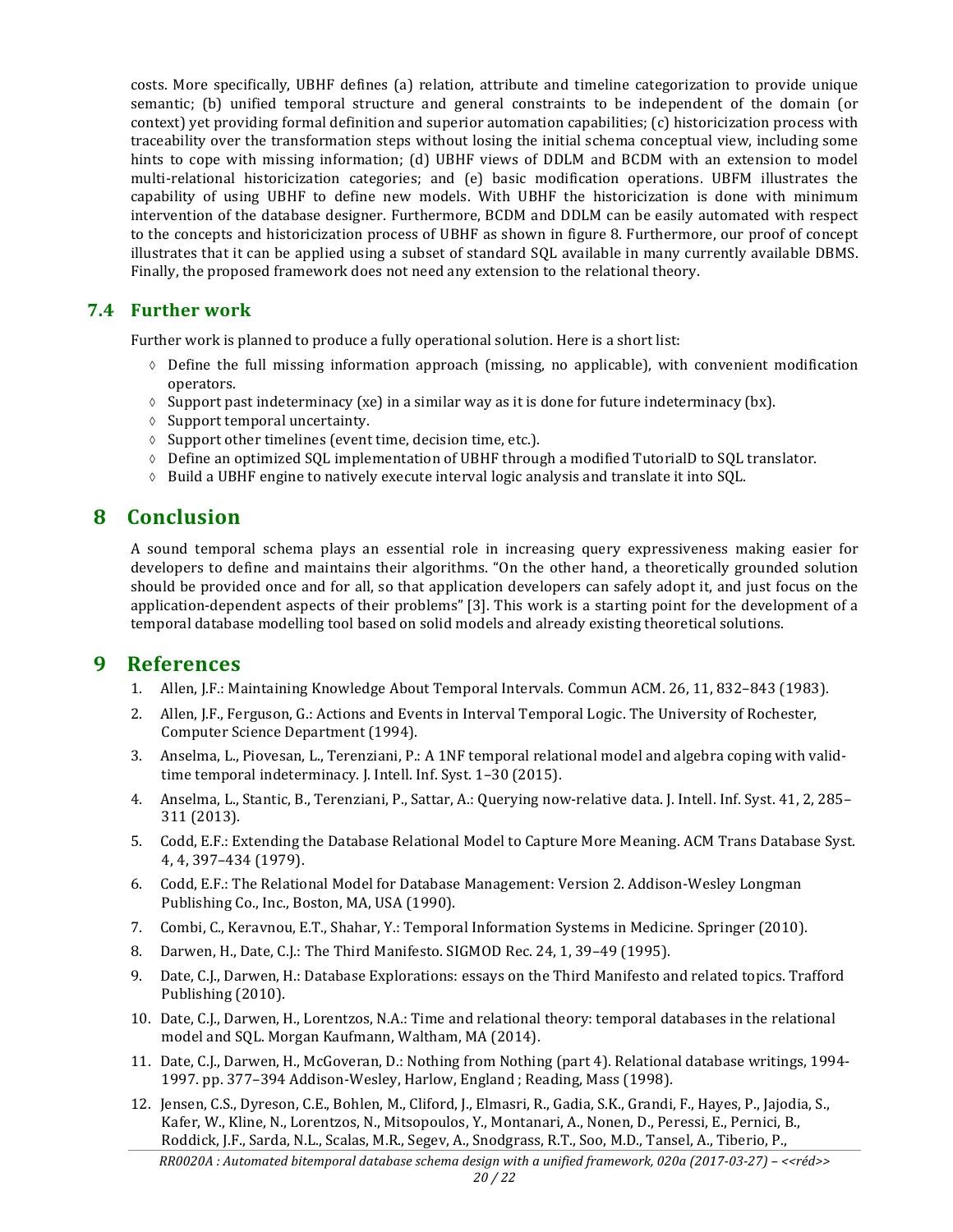Wiederhold, G.: The consensus glossary of temporal database concepts-February 1998 version. Proceedings of Seminar Temporal Databases: Research and Practice, 23-27 June 1997. pp. 367-405 Springer-Verlag (1998).

- 13. Jensen, C.S., Soo, M.D., Snodgrass, R.T.: Unifying Temporal Data Models via a Conceptual Model. Inf. Syst. 19, 513–547 (1993).
- 14. Johnston, T., Weis, R.: Managing time in relational databases: how to design, update and query temporal data. Morgan Kaufmann/Elsevier, Amsterdam ; Boston (2010).
- 15. Khnaisser, C., Lavoie, L., Diab, H., Ethier, J.-F.: Data Warehouse Design Methods Review: Trends, Challenges and Future Directions for the Healthcare Domain. In: Morzy, T., Valduriez, P., and Bellatreche, L. (eds.) New Trends in Databases and Information Systems. pp. 76–87 Springer International Publishing (2015).
- 16. Kline, N.: An Update of the Temporal Database Bibliography. SIGMOD Rec. 22, 4, 66-80 (1993).
- 17. Lorentzos, N.A., Johnson, R.G.: TRA: A Model for a Temporal Relational Algebra. In: Rolland, C., Bodart, F., and Léonard, M. (eds.) Temporal Aspects in Information Systems, Proceedings of the IFIP TC 8/WG 8.1 Working Conference on Temporal Aspects in Information Systems, Sophia-Antipolis, France, 13-15 May, 1987. pp. 95-108 North-Holland / Elsevier (1987).
- 18. Lorentzos, N.A., Poulovassilis, A., Small, C.: Implementation of Update Operations for Interval Relations. Comput J. 37, 3, 164-176 (1994).
- 19. Meyden, R. van der: Logical Approaches to Incomplete Information: A Survey. In: Chomicki, J. and Saake, G. (eds.) Logics for Databases and Information Systems. pp. 307-356 Springer US (1998).
- 20. Rönnbäck, L., Regardt, O., Bergholtz, M., Johannesson, P., Wohed, P.: Anchor modeling—Agile information modeling in evolving data environments. Data Knowl. Eng. 69, 12, 1229–1253 (2010).
- 21. Snodgrass, R.T.: Developing time-oriented database applications in SQL. Morgan Kaufmann Publishers, San Francisco, California (2000).
- 22. Snodgrass, R.T.: The TSQL2 Temporal Query Language. Springer (1995).